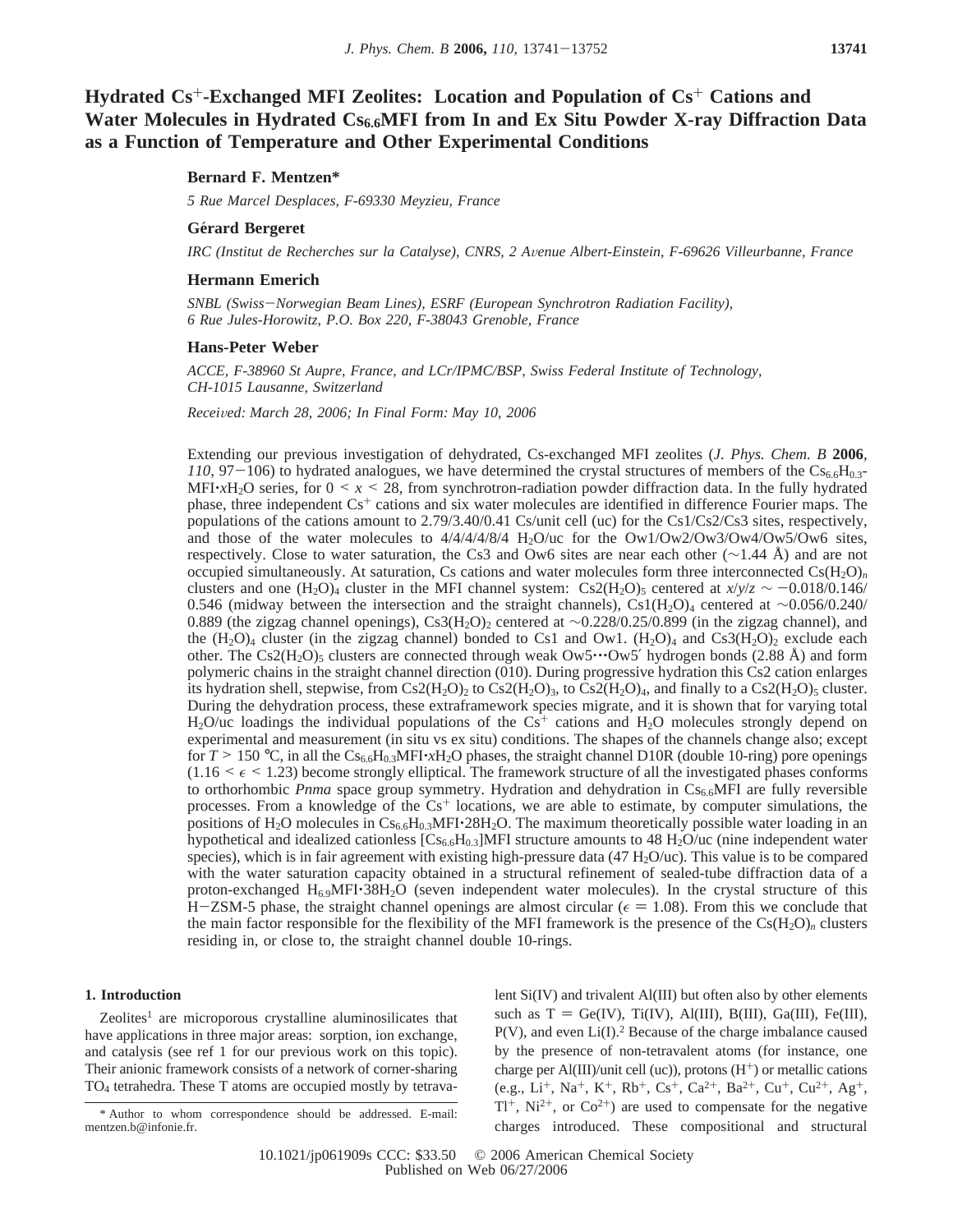**TABLE 1: Pore Diameters and Largest Possible Sorbates in FAU,3a LTA,3a and MFI3a**-**<sup>d</sup> Zeolites**

|        | openings maximum free<br>$(T\text{-ring})$ diameter $(A)$ | zeolite and<br>T-ring type                                                               | largest sorbate $(\AA)$        |
|--------|-----------------------------------------------------------|------------------------------------------------------------------------------------------|--------------------------------|
| $6T^a$ | 2.8                                                       | FAU: S6R (sodalite cage) $H_2O(2.7)$ , NH <sub>3</sub> (2.6)                             |                                |
| 8T     |                                                           | $\sim$ 3.0, 3.8, 4.5 LTA: 3A, 4A, 5A – S8R H <sub>2</sub> O (2.7), CO <sub>2</sub> (3.3) |                                |
| 10T    | 5.5                                                       | MFI: D10R                                                                                | $p$ -xylene (8.0 $\times$ 4.3) |
| 12T    | 74                                                        | FAU: S12R (super-cage) 1,3,5-mesithylene                                                 |                                |
|        |                                                           |                                                                                          |                                |

 $a$ <sup>T</sup> is the number of corner-sharing  $TO_4$  tetrahedra in the ring. S6R, S8R, D10R, and S12R represent single 6-ring, single 8-ring, double 10-ring, and single 12-ring, respectively.

features alone suffice to convey to this class of materials exceptional qualities that render them indispensable for the applications mentioned above. The size and shape of the cavities in the framework govern the properties of zeolites as absorbents. This size and shape selectivity, combined with the easy exchangeability of the charge-compensating extraframework cations, in turn make zeolites matchless ion exchangers. Finally, the high thermal stability of the aluminosilicate framework, together with the three characteristics just mentioned, account for the extraordinary appeal of zeolites in heterogeneous catalysis. The wide variety of cage volume and opening sizes available, together with a cation palette ranging from  $H^+$  to  $Ba<sup>2+</sup>$ , permits one to custom-tailor the catalytic and molecular sieving properties of zeolites to the task at hand. Some examples showing the influence of selective cation exchange (in LTAtype3a zeolites) and of pore-opening sizes on some sorption properties in LTA-, FAU-, $3a$  and MFI-type $3a-d$  zeolites are given in Table 1.

In this paper, the second of a series (see ref 1), we continue to focus on accurately locating simple cations and representative guest molecules, as a function of temperature and other experimental conditions, in one of the two industrially most important zeolite structures: MFI (the other one being FAU). This series of papers on structural characteristics of MFI-type materials has the advantages of commonality of material origin, experimental technique, analytical approach, and investigators.

While the basic structural features of MFI are known,  $3a-d$ the exact location of extraframework cations, water, and other molecules, particularly under working conditions, often remains a matter of conjecture, left to guesstimates. One even finds cases where the information on these locations is described as being in a chaotic state.4 The dearth of such essential information is a testimony to the difficulty of the experiment; it is painstaking, time-consuming work, with few immediate rewards. That a complete structural description is a prerequisite to fully understand any solid-state process, at both the experimental and the theoretical levels, is a truism. And yet we still find examples where extensive computer-modeling on MFI-type materials has been carried out based on scanty structural information. Because of their chemical composition ( $0 \leq A/\mu$ c  $\leq 10$ , usually only <sup>3</sup>-5) MFI-type materials contain fewer acid sites per unit cell than faujasites, and this is expected to yield flat, almost featureless landscapes of the electric potential across the cavities.5 Consequently, the number of sites that are able to attract and bond exchangeable charge-compensating cations is low and difficult to detect. This is one of the reasons why, as of this date, structural investigations aimed at locating cations in MFI-type materials (termed silicalite for  $Si/Al > 150$  and ZSM-5 for Si/Al lower than 100) are rather scarce and have not yet been rewieved.6 Despite some former attempts to localize cations in ZSM-5 materials, $7^{-11}$  no cationic positions have been determined unambiguously until the recent study of a Csexchanged and fully dehydrated  $Cs - ZSM-5$  phase.<sup>12</sup> This highly

unsatisfactory situation prompted us to initiate a comprehensive investigation devoted to the cation and water locations in cationexchanged M-ZSM-5 materials ( $M = Na^+, K^+, Rb^+, Cs^+, Tl^+,$  $Cu<sup>+</sup>, Cu<sup>2+</sup>, Ba<sup>2+</sup>, and possibly H<sup>+</sup> and Li<sup>+</sup>). We hope to answer$ some of the following general questions: (a) Where are the extraframework cations located and what are their relative populations, (b) do the locations of the extraframework species depend on the experimental conditions, and if yes, which ones, (c) are these locations and populations similar in as-is hydrated samples, in dehydrated phases, or in rehydrated phases, (d) where do the cations relocate to in the presence of sorbed polar (e.g., water) or nonpolar (e.g., benzene or *p*-xylene) molecules, (e) which are the migrating species, the cations, the sorbates, or both, (f) is it possible to predict the locations of the sorbed water molecules by computer simulations, and finally, (g) how is the framework symmetry (possible solid-state phase transitions, existence of multiphase domains) and/or its flexibility (creation of elliptical D10R (double 10-ring) pore openings) affected by the cations and/or the nature of the sorbed molecules?

Our first paper<sup>1</sup> reported on  $Cs<sup>+</sup>$  locations, populations, and migrations as a function of temperature in previously thermally dehydrated  $Cs_xMFI$  phases (0.7 <  $x$  < 7.7 Cs/uc). It revealed the existence of five distinct cation sites over the whole range of Cs exchange, thus answering questions a and b and partially g*.* The present paper deals with locations and relocations of  $Cs<sup>+</sup>$  cations and water molecules during progressive thermal dehydration in an initially fully hydrated  $Cs_{6.6}H_{0.3}MFI\cdot 28H_{2}O$ sample. We have started with the  $Cs<sup>+</sup>$  cation instead of lighter cations such as H, Li, or K because (1) the probability to detect this electron-rich cation in difference Fourier (DF) maps (after partial structure refinements using X-ray powder diffraction techniques) is high, (2) Cs-exchanged ZSM-5 phases are currently investigated in computer simulations and adsorption studies,  $13,14-17$  and (3) the location(s) of this cation can be used to model the preferred sites of other cations in theoretical studies.<sup>18,19</sup>

The paper is organized as follows. Section 2 deals with experimental conditions and analytical methodology. Section 3 presents the results obtained experimentally, first for the completely hydrated starting phase, then for the several phases obtained in the ensuing dehydration process, performed both in situ and ex situ. Results from a computer simulation of the water molecule locations are presented in section 4. In section 5 we compare and discuss our results, and in section 6 we finally draw our conclusions.

#### **2. Experimental Section**

The starting Cs-exchanged ZSM-5 material investigated in the present work corresponds to the eighth sample listed in Table 1 of ref 1. In its totally dehydrated form, the unit-cell content of this sample has the chemical formula of  $Cs_{6.6}H_{0.3}Al_{6.9}$ - $\rm{Si}_{89.1}\rm{O}_{192}$  (in short  $\rm{Cs}_{6.6}\rm{H}_{0.3}$ MFI). The experimental setups used at the Swiss-Norwegian Beam Lines (Grenoble, France; BM01B) and at the Institut de Recherches sur la Catalyse (Villeurbanne, France) as well as the analytical tools used (Rietveld method using modified DBW20 code and the EX-PGUI21 package) are also the same as those reported in ref 1.

In its totally hydrated form, the investigated MFI-type material has the  $Cs_{6.6}H_{0.3}MFI \cdot 28H_2O$  composition (obtained by thermogravimetry, water adsorption isotherms, and chemical analysis). The structural changes occurring during progressive thermal dehydration of this  $Cs_{6.6}H_{0.3}MFI \cdot 28H_2O$  zeolitic material are investigated under two different experimental protocols. In the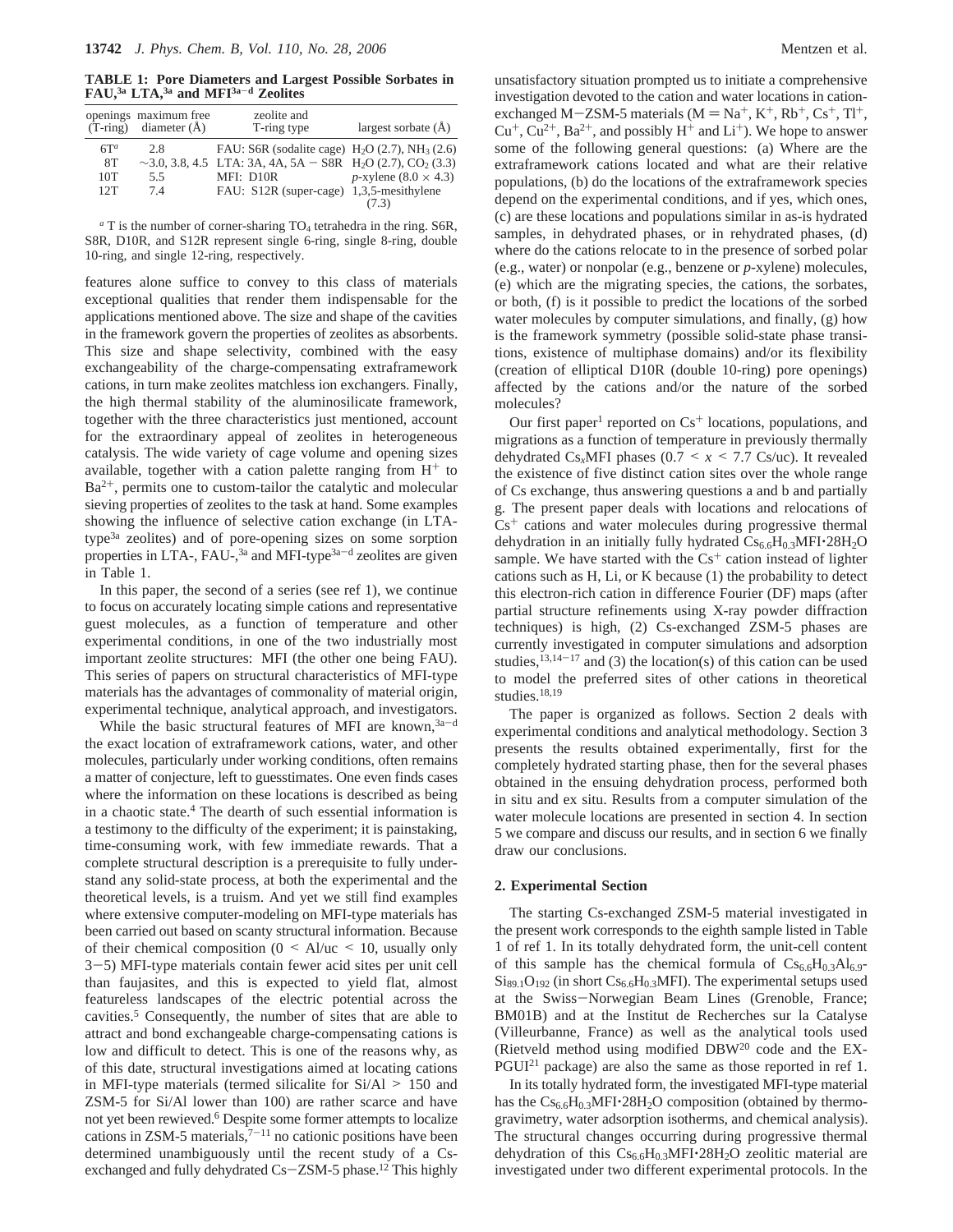

Figure 1. Dehydration of  $Cs_{6.6}H_{0.3}MFI·28H_2O$  as observed by thermogravimetry: circles, observed values; squares, Rietveld-refined values.

first one, a series of samples, termed hyd\_1 HT, are examined in situ. Under this protocol a single sample is packed into an open quartz capillary and mounted on the temperature- and atmosphere-controlling equipment assembled at the SNBL. From room temperature (28 °C), the temperature is progressively ramped up, in 50 °C increments, to several plateaus (i.e., 50, 100, 150, 200, 250, 300, and exceptionnally, 375 °C) and maintained there for at least 20 min before a diffraction pattern is collected. Dehydration equilibrium is considered as achieved when the intensity of the first intense diffraction peak is constant. In a second series, termed hyd\_2 RT, the samples are characterized ex situ. According to this protocol, eight glass capillaries are filled with Cs<sub>6.6</sub>H<sub>0.3</sub>MFI·28H<sub>2</sub>O and progressively preheated in a small furnace. At selected temperatures  $T_1$  (45, 63, 85, 109, 136, 176, 225, and 281 °C), one capillary after the other is then sealed, one at a time, slowly cooled to ambient temperature, and stored afterward for at least 1 week prior to data collection. Under these preparation conditions, the exact water/uc content does not correspond to that predicted from interpolation of the preheating temperature  $(T_2)$  on the thermogravimetry curve (Figure 1). Indeed, the time gap between removal of the capillary from the furnace and its sealing (safety match  $+$  epoxy adhesive) as well as the unavoidable dead volume in the capillary after sealing are not negligible. And, of course, the actual water/uc contents are known only after the structure refinements. The diffraction measurements for these ex situ samples, corresponding to the hyd\_2 RT series, were also performed at the SNBL, using synchrotron radiation with  $\lambda = 0.79991$  Å.

To obtain the hydrated H-form corresponding to the  $Cs_{6.6}H_{0.3}$ - $MFI·28H<sub>2</sub>O$  phase, its parent zeolite (in the as-is Na-MFI form) is at first repeatedly NH4-exchanged in 0.2 M ammonium nitrate solutions. After thermal calcination at 550 °C and total rehydration, the resulting  $H_{6.9}$ MFI $\cdot$ 38H<sub>2</sub>O phase is investigated at room temperature by X-ray powder diffraction (Cu Κα radiation, Panalytical X'Pert Pro MPD diffractometer, X'Celerator Panalytical detector).

The computer simulation method (molecular mechanics (MM)) used for predicting the water locations in the actual evacuated  $Cs_{6.6}H_{0.3}MFI$  structure and in a hypothetical, strictly cationless MFI phase presenting the identical framework structure (maximum possible water loadings in a cationless framework) is detailed in ref 1. The potential parameters of the  $Cs<sup>+</sup>$  cations and of the T(Si,Al),O atoms are those used previously<sup>1</sup> in the MFI structure, and those of the water molecules are given in ref 22.

#### **3. Results from Diffraction Experiments**

**3.1. Structure of Cs6.6H0.3MFI**'**28H2O at Room Temperature (26** °**C).** The starting MFI framework parameters of the totally hydrated  $Cs_{6.6}H_{0.3}MFI \cdot 28H_2O$  phase are those reported in ref 1 for its dehydrated Cs<sub>6.6</sub>H<sub>0.3</sub>MFI form (*Pnma* space group symmetry). Once the framework structure has been refined, the DF maps reveal the presence of extraframework residues that can be attributed to both  $Cs<sup>+</sup>$  and water sites (Figure 2). These three  $Cs<sup>+</sup>$  cation sites and six water sites are then incorporated into the structural model, and the Rietveld refinement is completed. As discussed in ref 1, the total cesium content is constrained to its chemical formula value (6.6 Cs/uc). Plots of the powder diffraction patterns are shown in Figure 3.

The cesium populations refined for the Cs1/Cs2/Cs3 sites are  $2.79(3)/3.40(1)/0.41(1)$  Cs/uc, respectively. At the early stages of the refinement, the water/uc populations for the Ow1/Ow2/ Ow3Ow4/Ow5/Ow6 sites converged toward 0.47(2)/0.51(1)/ 0.62(3)/0.48(2)/0.98(2)/0.46(5), respectively. The maximum population of a site close to the *Pnma* mirror plane (*m*) is 4/uc. To avoid, as much as possible, split sites and undesired structural correlations, the *y*-coordinates of the water molecules that are close to *m* are fixed to  $\frac{1}{4}$ , and their maximum population to 4 molecules/uc. Experimental details and final refined atomic coordinates for the Si and O atoms are reported in Tables 2 and 3, respectively. Coordinates of the Cs cations and water molecules are reported separately in Table 4. The thermal parameters for the Si, O, and Cs atoms are those given in ref 1. For the water molecules, the global thermal parameter is fixed at  $U_{\text{iso}} = 0.125 \text{ Å}^2$ . A detailed diagram of the refined  $\text{Cs}_{6.6}\text{H}_{0.3}$ -MFI<sup>-28H<sub>2</sub>O crystal structure is given in Figure 4. The ellipticity</sup> (ratio between the longer and the shorter O'''O diameters of the elliptic channel section) of the straight channel pore opening is  $\epsilon = 1.164$ .

Figure 5 gives a schematic view of the  $Cs_{6.6}H_{0.3}MFI \cdot 28H_2O$ structure, where the connections between the Cs cations and the water molecules are highlighted. The three Cs cations and the six water molecules form three interconnected  $Cs(H_2O)<sub>n</sub>$ clusters and one  $(H_2O)_4$  cluster in the MFI channel system: Cs2- $(H_2O)_5$  centered at  $x/y/z \sim -0.018/0.146/0.546$  (midway between the intersection, site I, and the straight channels, site III), Cs1(H2O)4 centered at ∼0.056/0.240/0.889 (the zigzag channel openings), Cs3(H<sub>2</sub>O)<sub>2</sub> centered at ∼0.228/0.25/0.899 (in the zigzag channel, site II), and the  $(H_2O)_4$  cluster (in the zigzag channel) bonded to Cs1 and Ow1.  $(H_2O)_4$  and  $Cs3(H_2O)_2$ exclude each other. The  $Cs2(H<sub>2</sub>O)<sub>5</sub>$  clusters are connected through weak  $\text{Ow5} \cdot \text{Ow5} = 2.88(5)$ Å hydrogen-bonded water molecules and form polymeric chains in the straight channel *b*-axis direction. All these clusters share one or more water molecules. The environments of the cations and water molecules are reported in Table 5. In the dehydrated  $Cs_{6.6}H_{0.3}MFI$  form the shortest Cs-O distances between the cations and the framework oxygen atoms are 3.37(1)/3.33(5)/3.34(8)/3.08 Å for Cs1/Cs2/Cs3/Cs3′, respectively. In the hydrated form, only Cs1 has short Cs1-O26 = 3.35(2) Å and Cs1-O17 = 3.38(1) Å distances. The Cs2 and Cs3 cations have moved from their locations in the dehydrated phase (by 1.74 and 0.4 Å, respectively) to form the  $Cs2(H_2O)_5$  and  $Cs3(H_2O)_2$  clusters. The cation locations in the dehydrated and the fully hydrated phases are compared in Figure 6: After hydration of the  $Cs_{6.6}H_{0.3}MFI$ phase, the Cs2′ and Cs3′ cations are replaced by the Ow5 and Ow2 molecules, respectively. The Cs2 cation, which is the most hydrated one (coordinating five water molecules), relocates toward the center of the intersection (a 1.74 Å shift), and all its former interactions with the framework are dramatically weak-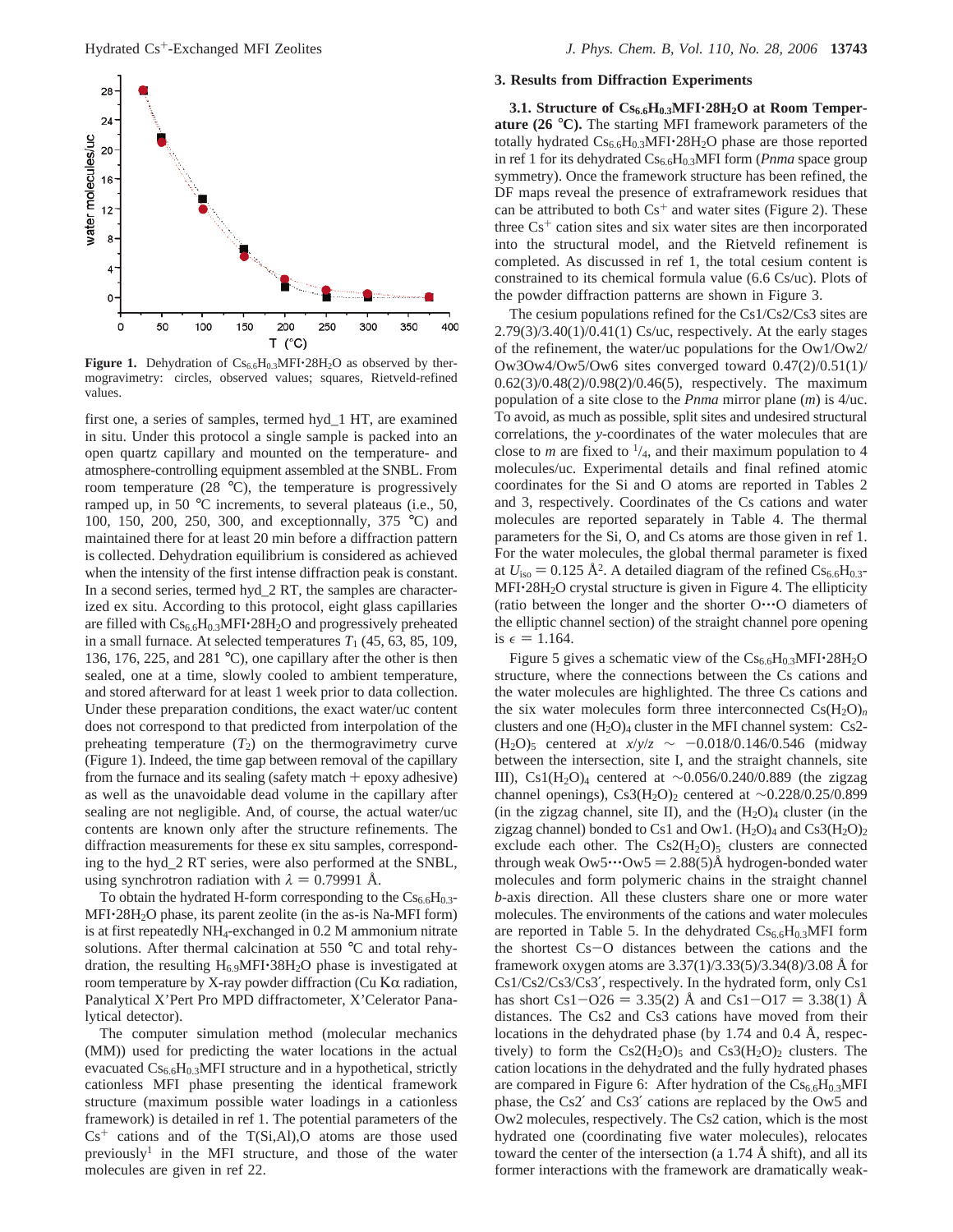

**Figure 2.** Three-dimensional DF maps showing the extraframework species in (a) the dehydrated Cs<sub>6.6</sub>H<sub>0.3</sub>MFI and (b) the hydrated Cs<sub>6.6</sub>H<sub>0.3</sub>-MFI·28H<sub>2</sub>O phases.



Figure 3. X-ray diffraction pattern of the fully hydrated Cs<sub>6.6</sub>H<sub>0.3</sub>MFI· 28H2O phase at room temperature: calculated (upper trace), observed (middle trace), and difference (lower trace) profiles.

ened. Cs3 has moved ∼0.4 Å from its location in the dehydrated zeolite (the Cs3-O20 = 3.34(8) Å distance in  $Cs_{6.6}H_{0.3}MFI$  is now 3.72(1) Å in the hydrated phase).

**3.2. Dehydration of the Cs6.6H0.3MFI**'**28H2O Phase As Observed In Situ at Increasing Temperatures (28**-**<sup>281</sup>** °**C)**. The experimental conditions for the data collection of the dehydrated  $Cs_{6.6}H_{0.3}MFI \cdot 28H_2O$  phases in the hyd $\_1$  HT series and the methods of crystal structure refinement are described in sections 2 and 3.1, respectively. Figure 1 shows the thermogravimetric curve corresponding to the dehydration of  $Cs_{6.6}H_{0.3}MFI \cdot 28H_2O$ . It is evident from the curve that the differences between experimental and refined water/uc loadings are rather small (∼1 H2O). Figure 7a represents the evolutions, at increasing temperature, of the individual Cs/uc populations as a function of total Cs/uc content as obtained after the Rietveld-type structure refinements. In this figure, the first and the last data points correspond to the hydrated phase at 28 °C section 3.1) and the dehydrated phase at 450  $^{\circ}$ C (ref 1), respectively. Figure 7b shows the corresponding population for the dehydrated phase (ref 1). As already mentioned (section 3.1), in the hydrated  $Cs_{6.6}H_{0.3}MFI \cdot 28H_2O$  zeolite, the Cs2' and Cs3' cation species have vanished; therefore, to compare Figures 7a

#### **TABLE 2: Experimental and Selected Crystallographic Parameters for the Cs6.6H0.3MFI**'**28H2O Phase at Room Temperature (28** °**C)**

| chemical formula                                 | $Cs_{6.6}H_{0.3}Al_{6.9}Si_{89.1}O_{192}$ 28H <sub>2</sub> O          |
|--------------------------------------------------|-----------------------------------------------------------------------|
| space group                                      | Pnma                                                                  |
| powder diffractometer                            | SNBL BM01B beam-line,                                                 |
|                                                  | custom-built, 6 detectors                                             |
|                                                  | with $Si(111)$ monochromators                                         |
| scan range $(2\theta, \text{deg})$               | $1.524 - 32.66$                                                       |
| profile function $(U, V, W, \eta)$               | pseudo-Voigt (4 parameters)                                           |
| wavelengths $(A)$                                | 0.69918 ( $hyd_l$ ) and 0.79991 ( $hyd_l$ <sup>2</sup> ) <sup>a</sup> |
| step size $(2\theta, \text{deg})$                | 0.004                                                                 |
| counting time per step (s)                       | 1                                                                     |
| no. background points                            | 53                                                                    |
| (linear interpolation)                           |                                                                       |
| no. of data points                               | 7785                                                                  |
| no. of contributing                              | 1527                                                                  |
| reflections (hkl)                                |                                                                       |
| no. of refined structural                        | 162                                                                   |
| parameters                                       |                                                                       |
| a(A)                                             | 20.0592(2)                                                            |
| b(A)                                             | 19.9411(2)                                                            |
| c(A)                                             | 13.4300(2)                                                            |
| $R_{\rm p}/R_{\rm wp}/R_{\rm exp}/R(F^2)$ (%)    | 4.16/5.40/4.00/8.57                                                   |
| $Si-O/O \cdots O$ restraints (Å)                 | 1.59/2.60 ( $\sim$ ideal T <sub>d</sub> )                             |
| refined $Si-O$ range $(A)$                       | $1.567 - 1.618$ (mean 1.593)                                          |
| $N-P+C$                                          | 7340                                                                  |
| sample temperatures $(^{\circ}C)$                | 28, 50, 100, 150, 200, 250, 300, 375                                  |
| hyd_1 series <sup><math>a</math></sup>           |                                                                       |
| heating conditions                               | ambient pressure, regulated hot air gun                               |
| preheated samples $(T_1 \text{ }^\circ\text{C})$ | 45, 63, 85, 109, 136, 176, 225, 281                                   |
| hyd_2 series <sup><i>a</i></sup>                 |                                                                       |
| $(T, {}^{\circ}C)$                               | (34, 40, 50, 67, 100, 150, 164, 178)                                  |
|                                                  |                                                                       |

*<sup>a</sup>* See Experimental Section.

and 7b, the  $(Cs2 + C2')/uc$  and  $(Cs3 + Cs3')/uc$  values corresponding to the dehydrated  $Cs_{6.6}H_{0.3}$ MFI phase are merged into Cs2 and Cs3, respectively. The refined individual Cs/uc and water/uc values in the hyd\_1 HT series are reported in Table 6, and the unit-cell parameters and straight channel ellipticities  $(\epsilon)$  in Table 7. The evolutions of the individual Cs/uc and water/ uc contents as a function of total water fillings are given in Figures 8 and 9.

**3.3. Dehydration of the Cs6.6H0.3MFI**'**28H2O Phase As Observed Ex Situ at Room Temperature (26** °**C).** Interpretation of the eight powder diffraction patterns corresponding to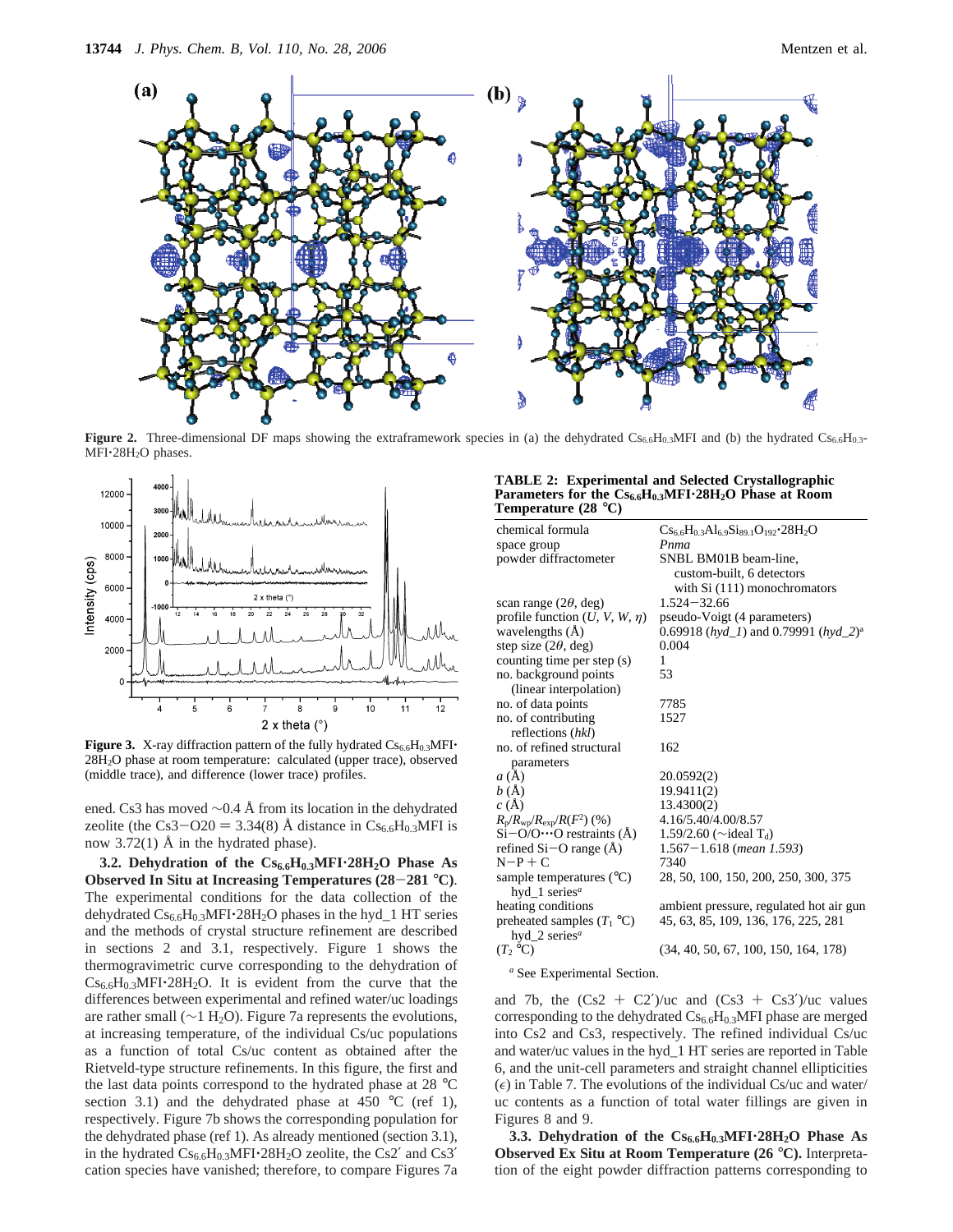TABLE 3:  $CS_{6.6}H_{0.3}MF1.28H_2O$  at Room Temperature (28 °C)<sup>*a*</sup>

| atom             | $\mathcal{X}$ | y            | $\mathcal{Z}$ |
|------------------|---------------|--------------|---------------|
| T1               | 0.4239(2)     | 0.0594(2)    | $-0.3430(3)$  |
| T <sub>2</sub>   | 0.3060(2)     | 0.0329(2)    | $-0.1989(3)$  |
| T <sub>3</sub>   | 0.2814(2)     | 0.0594(2)    | 0.0231(3)     |
| T <sub>4</sub>   | 0.1227(2)     | 0.0623(2)    | 0.0176(3)     |
| T <sub>5</sub>   | 0.0706(2)     | 0.0315(2)    | $-0.1968(3)$  |
| T <sub>6</sub>   | 0.1834(2)     | 0.0600(2)    | $-0.3355(3)$  |
| T7               | 0.4214(2)     | $-0.1721(2)$ | $-0.3352(3)$  |
| T <sub>8</sub>   | 0.3059(2)     | $-0.1266(2)$ | $-0.1909(3)$  |
| T <sub>9</sub>   | 0.2769(2)     | $-0.1720(2)$ | 0.0247(3)     |
| T <sub>10</sub>  | 0.1890(2)     | $-0.1732(2)$ | 0.0207(3)     |
| T <sub>11</sub>  | 0.0681(2)     | $-0.1313(2)$ | $-0.1933(3)$  |
| T <sub>12</sub>  | 0.1855(2)     | $-0.1714(2)$ | $-0.3278(3)$  |
| O <sub>1</sub>   | 0.3687(3)     | 0.0601(4)    | $-0.2581(5)$  |
| O <sub>2</sub>   | 0.3076(4)     | 0.0598(4)    | $-0.0879(3)$  |
| O <sub>3</sub>   | 0.2017(1)     | 0.0584(4)    | 0.0233(6)     |
| O <sub>4</sub>   | 0.1001(4)     | 0.0594(4)    | $-0.0954(3)$  |
| O <sub>5</sub>   | 0.1114(2)     | 0.0557(4)    | $-0.2889(4)$  |
| O <sub>6</sub>   | 0.2397(3)     | 0.0542(4)    | $-0.2544(5)$  |
| O7               | 0.3686(3)     | $-0.1558(4)$ | $-0.2490(5)$  |
| O8               | 0.3062(4)     | $-0.1506(4)$ | $-0.0788(3)$  |
| O <sub>9</sub>   | 0.1976(2)     | $-0.1591(4)$ | 0.0264(6)     |
| O10              | 0.0938(4)     | $-0.1583(4)$ | $-0.0890(3)$  |
| O11              | 0.1131(3)     | $-0.1566(4)$ | $-0.2828(5)$  |
| O <sub>12</sub>  | 0.2398(3)     | $-0.1505(4)$ | $-0.2462(5)$  |
| O13              | 0.3096(4)     | $-0.0469(1)$ | $-0.1912(6)$  |
| O <sub>14</sub>  | 0.0726(4)     | $-0.0501(1)$ | $-0.1917(6)$  |
| O15              | 0.4206(3)     | 0.1287(3)    | $-0.4020(5)$  |
| O16              | 0.4082(4)     | 0.0001(3)    | $-0.4207(5)$  |
| O17              | 0.4032(4)     | $-0.1304(3)$ | $-0.4322(4)$  |
| O18              | 0.1883(4)     | 0.1312(3)    | $-0.3887(5)$  |
| O19              | 0.1916(4)     | 0.0022(3)    | $-0.4155(5)$  |
| O20              | 0.1965(4)     | $-0.1281(3)$ | $-0.4247(4)$  |
| O <sub>21</sub>  | $-0.0051(2)$  | 0.0526(4)    | $-0.2051(5)$  |
| O <sub>22</sub>  | $-0.0071(2)$  | $-0.1525(4)$ | $-0.2066(5)$  |
| O <sub>2</sub> 3 | 0.4192(6)     | $-0.25$      | $-0.3594(8)$  |
| O <sub>24</sub>  | 0.1925(6)     | $-0.25$      | $-0.3531(8)$  |
| O <sub>25</sub>  | 0.2899(6)     | $-0.25$      | 0.0425(8)     |
| O <sub>26</sub>  | 0.1047(6)     | $-0.25$      | 0.0466(8)     |

*<sup>a</sup>* For the Cs and water coordinates see Table 4. The T and O framework sites are fully occupied.  $U_{\text{iso}}$  ( $\AA^2$ ) of T/O = 0.0168(38)/<br>0.024(9) 0.024(9).

**TABLE 4: Comparison between the Refined and Simulated Cs and Water Positions in the Cs6.6H0.3MFI**'**28H2O Crystal Structure**

|                |                   | refined                  |                   | atom/     |                         | simulated            |                             |
|----------------|-------------------|--------------------------|-------------------|-----------|-------------------------|----------------------|-----------------------------|
| atom           | x                 | ν                        | Z.                | <b>uc</b> | X                       | $\mathcal{Y}$        | Z.                          |
| Cs1            | 0.0561(4)         | 0.2405(12)               | 0.8867(5)         | 2.79      |                         |                      | $0.0561$ $0.2405$ $0.8867a$ |
| Cs2            | $-0.0183(4)$      | 0.1464(3)                | 0.5462(5)         | 3.40      | $-0.0183$ 0.1464 0.5462 |                      |                             |
| Cs3            | 0.2277(7)         | 0.25                     | $0.8987(15)$ 0.41 |           | $0.2277$ $0.25$         |                      | 0.8987                      |
| $\mathrm{Ow1}$ | $-0.0006(4)$      | 0.25                     | 0.6915(7)         | $4(f)^a$  | $-0.0533$ 0.2419 0.7136 |                      |                             |
| $\rm_{OW2}$    | $-0.1506(5)$      | 0.25                     | $0.7059(17)$ 4(f) |           | $-0.1300$ 0.2496 0.6674 |                      |                             |
| $\rm_{OW3}$    | $0.0379(13)$ 0.25 |                          | $0.4188(15)$ 4(f) |           |                         |                      | $0.0182$ $0.2511$ $0.4006b$ |
| Qw4            | 0.1498(5)         | 0.25                     | $0.7169(10)$ 4(f) |           |                         | 0.0685 0.2515 0.6075 |                             |
| $\rm_{OW5}$    |                   | $0.0296(11) - 0.0025(5)$ | 0.4024(9)         | 8(f)      |                         | 0.0406 0.0507 0.4199 |                             |
| Qw6            | 0.2277(7)         | 0.1780(4)                | 0.8987(f)         | 4(f)      |                         | 0.1432 0.1838 0.7807 |                             |

*<sup>a</sup>* Fixed. *<sup>b</sup>* Predicted as a possible sixth Cs cation in ref 1. For Ow1/ Ow2/Ow3/Ow4/Ow5 and Ow6 the distances (Å) between the refined and the simulated water locations are  $1.1/0.7/0.5/2.2/0.9/2.3$  Å, respectively.  $U_{\text{iso}}$  ( $\AA^2$ ) of Cs/Ow = 0.143(40)/0.13(1).

the room temperature hyd\_2 RT series (preheated and sealed samples) is given in section 3.1. The refined Cs/uc and water/ uc populations are given in Table 8, and the unit-cell parameters and the straight channel ellipticities  $(\epsilon)$  in Table 9. The evolutions of the individual Cs/uc and water/uc concentrations versus total water loadings are represented in Figures 10 and 11, respectively. As described in the Experimental Section, the samples corresponding to the hyd\_2 RT series are obtained by preheating them at several temperatures  $(T_1)$  and cooling them prior to the diffraction measurement. The actual water/uc contents in the sealed samples cannot be precisely predicted



Figure 4. Detail of the Cs<sub>6.6</sub>H<sub>0.3</sub>MFI·28H<sub>2</sub>O crystal structure showing the extraframewotk cesium cations (Cs1, Cs2, and Cs3) and the six water molecules (1, 2, 3, 4, 5, and 6). The sites corresponding to the Cs3 cation and Ow6 are not occupied simultaneously.

from simple interpolation on the thermogravimetry (TG) curve (Figure 1). It is the structure refinements that finally yield the actual total water/uc contents. By comparing them with the TG curve, one can estimate the corresponding equivalent temperature (labeled as  $T_2$  in Tables 8 and 9).

## **4. Results from Computer Simulations of Water Locations**

In a previous simulation (ref 1) we have shown that the locations of the  $Cs^+$  cations in the totally dehydrated  $Cs_{6.6}H_{0.3}$ -MFI phase could be correctly simulated. In this same simulation a sixth site was also predicted for cesium. It now appears that this site ought to be attributed instead to the terminal Ow3 water molecule, located close to the center of the channel intersection (site I). As related in section 3.1, the locations of the Cs1, Cs2, and Cs3 species in the hydrated  $Cs_{6.6}H_{0.3}MFI•28H_2O$  zeolite are very similar to some of those in the dehydrated one.

In the present simulation, the positions of the cations are held fixed, and only the locations of the water molecules are optimized by energy minimization as a function of increased water/uc loadings.

4.1. Cs<sub>6.6</sub>H<sub>0.3</sub>MFI·28H<sub>2</sub>O Phase. The starting structural model used to predict the locations of the water molecules in the presence of the cesium cations corresponds to a spherical moiety (20 Å radius) of the actual  $Cs_{6.6}H_{0.3}MFI$  framework. To prevent the energy-minimized water molecules from escaping the structural model, the outer openings of all the channel sections are blocked by crystallographically equivalent  $Cs<sup>+</sup>$ cations. In the simulation, the water molecules are added one by one, and their locations are alternatively optimized, at increasing water contents. Only six plausible water sites are simulated. Adding a seventh water molecule led to convergence toward chemically unrealistic Cs-water or water-water distances. Overall agreement between these computer-simulated water locations and those obtained from the structural refinements is fair to good, as judged from a numerical (Table 4) and a graphical (Figure 12) comparison. For some of the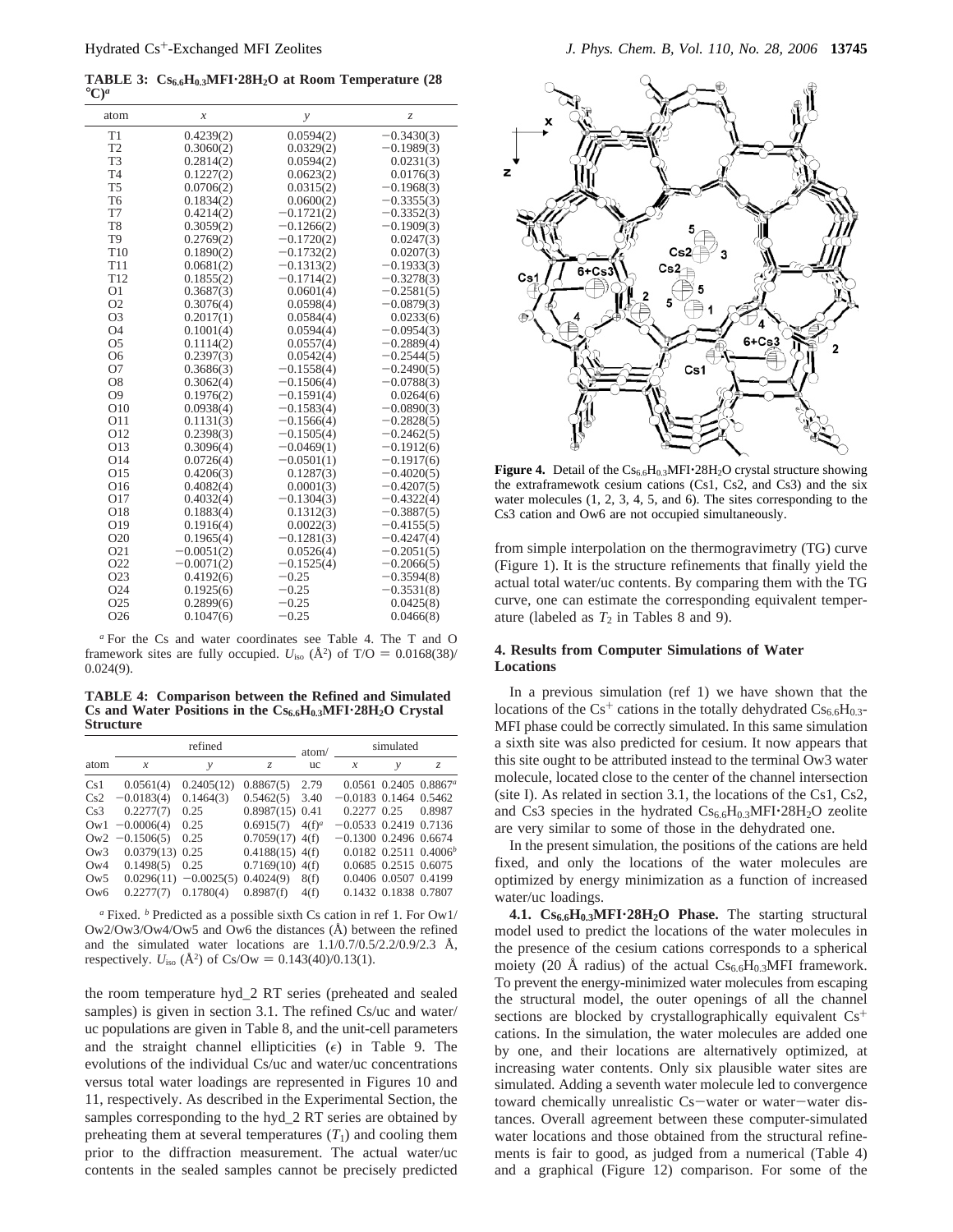

**Figure 5.** (a) Schematic view of the  $CS_{6.6}H_{0.3}MFI \cdot 28H_2O$  crystal structure showing the Cs1( $H_2O$ )<sub>4</sub> (in the intersection, close to the zigzag channel opening), Cs2(H<sub>2</sub>O)<sub>5</sub> (close to the straight channel opening), Cs3(H<sub>2</sub>O)<sub>2</sub> (in the intersection zigzag channel), and (H<sub>2</sub>O)<sub>4</sub> (in the zigzag channel) clusters. (Only Cs-O bonds corresponding to the first coordination sphere are represented.) Cs3(H<sub>2</sub>O)<sub>2</sub> and (H<sub>2</sub>O)<sub>4</sub> are mutually exclusive. 3t is a terminal water molecule that is not bonded to any of the other clusters. (b) Insert showing the MFI-type channel system and the labeling of the three characteristic I, II, and III absorption sites. (c) Clusters existing at five water loadings. The same color scheme applies to spherical atoms in parts a and c: green, yellow, brown, light gray, and cyan for Cs2, Cs1, Cs3, water oxygen, and hydrogen, respectively.

simulated water sites, the distances between calculated and refined positions are rather important: 1.1/0.7/0.5/2.2/0.9/ 2.3 Å for Ow1/Ow2/Ow3/Ow4/Ow5/Ow6, respectively. Such discrepancies, however, are not unusual in computer simulations using simple MM interaction models. These often neglect possible specific water-water and/or water-framework oxygen interactions as, for instance, hydrogen bonds or even the formation of genuine chemical bonds. The MM model, which is of the van der Waals type, is best suited for predicting starting refinement models, essentially based on geometric space-filling considerations, and this is also what we use our simulations for.

4.2. Idealized Cationless Cs<sub>6.6</sub>H<sub>0.3</sub>MFI Phase. Recently, it has been shown that at high pressure the water sorption capacity of a silicalite sample (a purely silicic MFI-type zeolite with Si/ Al  $>$  5000) is about 47 H<sub>2</sub>O/uc.<sup>23,24</sup> Under normal atmospheric pressure conditions, the highly hydrophobic silicalite adsorbs only 4  $H_2O/uc^{25}$  To estimate, by computer simulation, the maximum water sorption capacity of a strictly cationless MFItype zeolite, which has the framework structure of  $Cs_{6.6}H_{0.3}$ -MFI (a purely hypothetical zeolitic material), we progressively filled it with several independent water molecules. The highest water/uc content attained in our simulation is  $48 \text{ H}_2\text{O}/\text{uc}$ , which is very close to the experimentally observed value<sup>23,24</sup> but far from a recently reported value (60 H<sub>2</sub>O/uc)<sup>26</sup> obtained by computer simulations. The atomic coordinates of the nine independent water molecules and a schematic view of their distribution in the MFI channel system are given in Table 10 and Figure 13, respectively. The water molecules form polymeric chains constituted by corner- and base-sharing tetrahedra running in the *a*-axis direction; these chains are interconnected through the straight channels (in the *b*-axis direction) by dimeric  $(H<sub>2</sub>O)<sub>2</sub>$  bridges.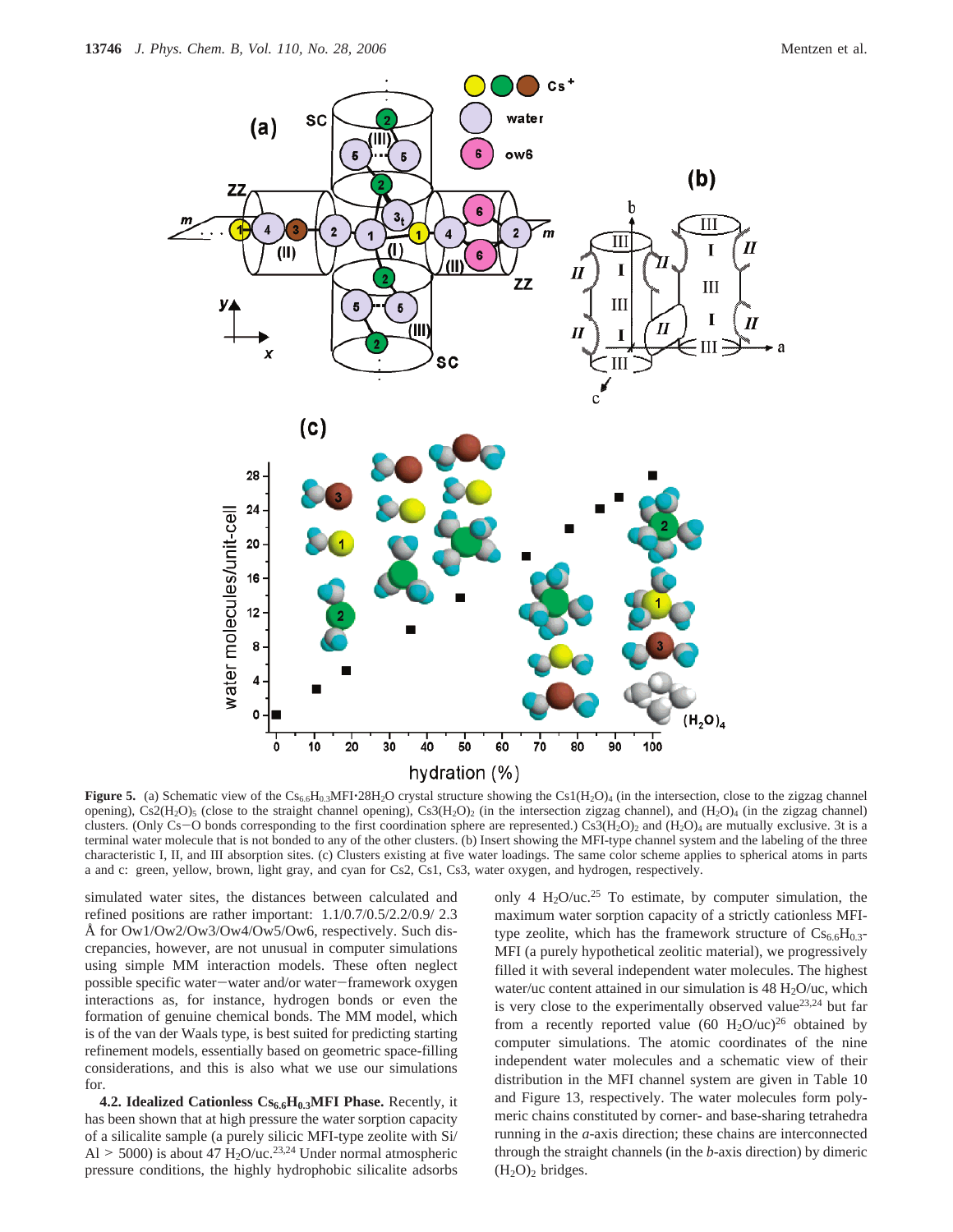**TABLE 5: Selected Cation-to-Framework-Anion Bonds and Cation**-**Water, Water**-**Water, and Water**-**Framework Distances** (Å) in the  $Cs_{6.6}H_{0.3}MF1.28H_2O$  Phase at 28  $^{\circ}C^{\alpha}$ 

| atom pair                                                          | distance                                            | atom pair                                                                | distance                                            | atom pair                  | distance                   |
|--------------------------------------------------------------------|-----------------------------------------------------|--------------------------------------------------------------------------|-----------------------------------------------------|----------------------------|----------------------------|
| $Cs1 - O15$<br>$Cs1 - O17$<br>$Cs1-023$<br>$Cs1-026$<br>$Cs1 - O4$ | 3.52(1)<br>3.38(1)<br>3.45(1)<br>3.35(2)<br>3.72(1) | $Cs2-O21$<br>$Cs2-05$                                                    | 3.84(2)<br>3.86(2)                                  | $Cs3-O24$<br>$Cs3-O20$     | 3.70(2)<br>3.72(1)         |
| $Cs1-Ow1$<br>$Cs1-Ow4$<br>$Cs1-Ow6$<br>$Cs1 - Ow6$                 | 2.86(3)<br>2.96(3)<br>3.66(3)<br>3.81(3)            | $Cs2-Ow1$<br>$Cs2-Ow3$<br>$Cs2-Ow5$<br>$Cs2-Ow2$<br>$Cs2-Ow5^{\prime b}$ | 2.86(2)<br>2.91(2)<br>2.96(3)<br>3.99(3)<br>3.67(3) | $Cs3-Ow2$<br>$Cs3-Ow4$     | 2.82(3)<br>2.90(3)         |
| $\text{Ow1}-\text{Ow2}$ 3.01(4)<br>$\text{Ow1}-\text{Ow3}$ 3.74(3) |                                                     | $Ow2-Ow6$<br>$Ow5-Ow5$                                                   | $3.16(4) \times 2$<br>2.88(5)                       | $0w6 - 0w6$ 2.87(5)        | Ow4-Ow6 $3.23(3) \times 2$ |
| $\text{Ow2} - \text{O26}$ 3.45(3)                                  |                                                     | $Ow3 - O7$                                                               | 3.48(2)                                             | $Ow4 - O18$<br>$0w4 - 025$ | 2.87(2)<br>2.64(3)         |
| $Ow5 - O1$<br>$\text{Ow5}=02$<br>$Ow5 - O5$<br>$Ow5 - O21$         | 3.18(3)<br>3.46(3)<br>3.38(3)<br>2.87(3)            | $O(w6 - O2)$<br>$0w6-03$<br>$Ow6 - O4$<br>$0w6-06$<br>$O(w6 - O20)$      | 2.86(3)<br>2.96(3)<br>3.49(3)<br>3.22(3)<br>2.99(3) |                            |                            |

The Shortest Cation-framework or Cation-Water Distances Are in Bold Characters, and the Most Probable Hydrogen Bonds Are in Italics *<sup>a</sup>* Only distances less than 3.85 Å for Cs-O/Ow-Ow and 3.50 Å for Ow-O are given. *<sup>b</sup>* Ow5′ is the symmetry-related Ow5 site (through the inversion center).



**Figure 6.** Cs cations (a) in  $Cs_{6.6}H_{0.3}MFI$  and (b) in  $Cs_{6.6}H_{0.3}MFI$ 28H2O.

### **5. Discussion**

By comparing the present fully hydrated phase with the dehydrated phase studied previously,<sup>1</sup> also investigated at room temperature, we notice that hydration leads to the relocation of only a few cations and that this migration must be attributed to the newly arising cation-water (a polar sorbate) interactions. This cation relocation concerns only Cs2 and Cs3; Cs1 is *not* shifted (maximum observed shift ∼0.24 Å). This can be interpreted by assuming that of all the cations Cs1 is the one most involved in short Cs-framework interactions. In other words, this cationic site, bonded to the O17, O23, and O26 framework oxygen atoms, which in turn are bonded to possible Al-substituted Si T-sites, i.e., Si4 + Si7, Si4  $\times$  2, and Si10  $\times$ 2, is proposed as a model for a potentially specific site in electric-field gradient (EFG) calculations.<sup>5</sup> This site is shown in Figure 5a by the small yellow circle labeled 1 (in the hydrated phase). The same site, which is comparable in both the dehydrated and the hydrated phases, is sketched in Figure 14. In the case of  $Cu(I)-ZSM-5$  exchanged MFI-type materials, a similar site, labeled Z6(T10) (Al substituting Si10 of a *6*-ring in the zigzag channel) or  $6T(T7-T11-T10-T10-T11-T7)$ , is calculated by computer simulations for the location of the highly reactive  $Cu<sup>+</sup>$  ion.<sup>27,28</sup> In the case of a silver-exchanged  $Ag<sup>+</sup>-ZSM-5$  phase, an embedded quantum cluster model simulation predicts that the T7 site is a better candidate than



Figure 7. Populations of Cs sites as a function of temperature (a) in hydrated Cs<sub>6.6</sub>H<sub>0.3</sub>MFI·*n*H<sub>2</sub>O and (b) in dehydrated Cs<sub>6.6</sub>H<sub>0.3</sub>MFI phases (see ref 1): squares, Cs1; circles, Cs2 (hydrated) or  $Cs2 + Cs2'$ (dehydrated); triangles, Cs3 (hydrated) or Cs3 + Cs3' (dehydrated). In both cases the total Cs/uc amounts to 6.6.

**TABLE 6: Individual Cation and Water Populations (uc) in the hyd\_1 HT Series***<sup>a</sup>*

|  | total |                                                                      |                                                         |                                                          |                |     |                          |                                                                                                                                                                                              |
|--|-------|----------------------------------------------------------------------|---------------------------------------------------------|----------------------------------------------------------|----------------|-----|--------------------------|----------------------------------------------------------------------------------------------------------------------------------------------------------------------------------------------|
|  |       |                                                                      |                                                         |                                                          |                |     |                          |                                                                                                                                                                                              |
|  |       |                                                                      |                                                         |                                                          |                |     |                          |                                                                                                                                                                                              |
|  |       |                                                                      |                                                         |                                                          | $\overline{4}$ |     | $\mathbf{0}$             | 0.1435(3)                                                                                                                                                                                    |
|  |       |                                                                      |                                                         |                                                          |                |     | $\overline{0}$           | 0.0884(3)                                                                                                                                                                                    |
|  |       |                                                                      |                                                         |                                                          |                |     |                          | $0$ 0.0803(3)                                                                                                                                                                                |
|  |       |                                                                      |                                                         |                                                          |                |     |                          | 0.0755(3)                                                                                                                                                                                    |
|  |       |                                                                      |                                                         |                                                          |                |     |                          | 0.0649(3)                                                                                                                                                                                    |
|  |       |                                                                      |                                                         |                                                          |                |     |                          | 0.0721(3)                                                                                                                                                                                    |
|  |       | 250 2.42 2.71 1.46 0<br>300 2.45 2.65 1.52 0<br>375 2.35 2.74 1.53 0 | 100 2.51 2.95 1.10 14 1.3<br>150 2.48 2.88 1.22 6.6 0.5 | 28 2.79 3.40 0.41 28 4 4<br>200 2.41 2.71 1.46 1.5 0 0.1 | 3 3<br>1 0     | 2.9 | $\overline{\phantom{a}}$ | ( $^{\circ}$ C) Cs1 Cs2 Cs3 water Ow1 Ow2 Ow3 Ow4 Ow5 Ow6 $y$ (Cs2)<br>$4 \quad 4 \quad 8 \quad 4 \quad 0.1464(3)$<br>50 2.58 3.23 0.79 22 4 4 4 4 5.7 0 0.1444(3)<br>2.2<br>$0 \t 1.4 \t 0$ |

*<sup>a</sup>* The esd's on the individual Cs/uc and water/uc contents are typically 0.02 and 0.1, respectively.

T12 for Si/Al substitution.<sup>29</sup> In the following sections, the results obtained by investigating the crystal structure of  $Cs_{6.6}H_{0.3}MFI$  $28H<sub>2</sub>O$ , will be generalized to the study of the structural evolution of increasingly dehydrated phases measured either at progressively increased temperatures ( $28 < T < 375$  °C; the hyd\_1 HT series) or at room temperature (26°C; the hyd\_2 RT series), after preheating.

**5.1. Comparison of hyd\_1 HT and hyd\_2 RT Series.** *5.1.1. <sup>E</sup>*V*olution of the Indi*V*idual Cs/uc Populations* V*ersus Total Water Loadings.* Figures 8 and 10 show the evolution of the individual Cs/uc populations as a function of total water molecules/uc contents. The Cs populations are evidently highly temperature dependent. In the hyd\_1 HT series, the evolutions of the individual Cs/uc as a function of total Cs/uc in the  $0 \le$ water/uc < 28 range are as follows: Cs1/uc increases from 2.35 to 2.79, Cs2/uc increases from 2.74 to 3.40, and Cs3/uc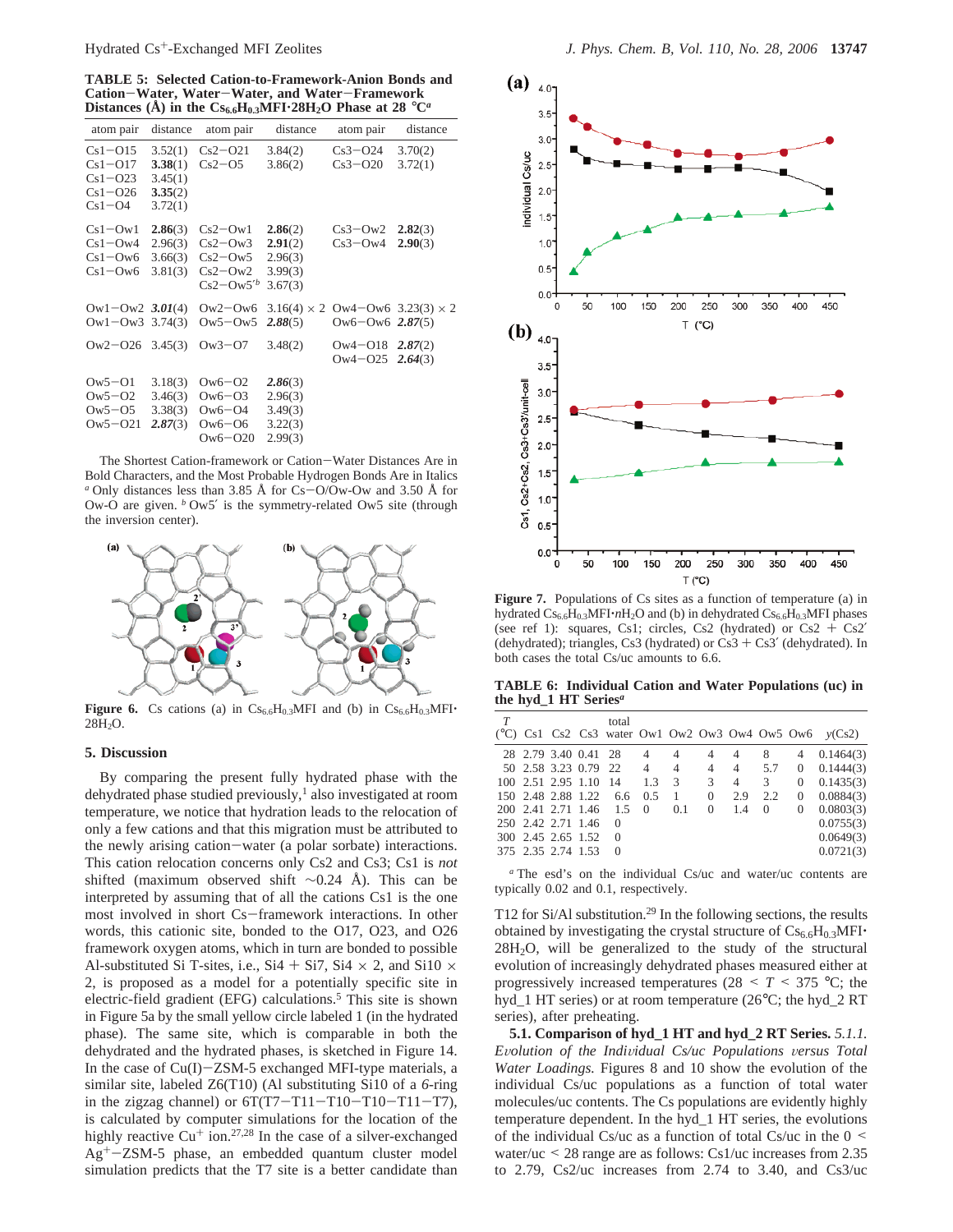**TABLE 7:** Unit-Cell Parameters  $(\hat{A})$ , Ellipticities  $(\epsilon)$ , and  $R(F^2)$ % in the hyd<sub>1</sub> HT Series

| T             |            |            |               |            |                  |
|---------------|------------|------------|---------------|------------|------------------|
| $(^{\circ}C)$ | a          | h          | $\mathcal{C}$ | $\epsilon$ | $R(F^2)$ %       |
| 28            | 20.0592(2) | 19.9411(2) | 13.4300(1)    | 1.164      | 8.6              |
| 50            | 20.0553(2) | 19.9457(2) | 13.4260(1)    | 1.179      | 7.6              |
| 100           | 20.0498(2) | 19.9465(2) | 13.4217(1)    | 1.182      | 8.3              |
| 150           | 20.0496(2) | 19.9455(2) | 13.4173(1)    | 1.145      | 7.2              |
| 200           | 20.0583(2) | 19.9456(2) | 13.4130(1)    | 1.130      | 7.4              |
| 250           | 20.0698(2) | 19.9443(2) | 13.4111(1)    | 1.120      | 6.1              |
| 300           | 20.0792(2) | 19.9437(2) | 13.4106(1)    | 1.088      | 6.7              |
| 375           | 20.0853(2) | 19.9395(2) | 13.4085(1)    | 1.076      | 6.7              |
| 450           | 20.0861(2) | 19.9381(2) | 13.4069(1)    | 1.065      | 4.6 <sup>a</sup> |

*<sup>a</sup>* Values from ref 1.



Figure 8. Populations of the Cs sites vs temperature of the individual Cs/uc concentrations versus total water/uc loadings in the hyd\_1HT series. The values in parentheses correspond to the sample temperature. Total  $Cs/uc = 6.6$ .



**Figure 9.** Populations of the individual water molecules/uc vs total water/uc at increasing temperatures (the hyd\_1 HT series).

decreases drastically from 1.53 to 0.41 (a 373% decrease). In the hyd\_2 RT series Cs1/uc increases from 2.61 to 3.52 (at 50% hydration) and then decreases from 3.52 to 2.73; Cs2/uc decreases from 2.66 to 2.25 (at 50% hydration) and then increases from 2.25 to 3.58, whereas Cs3/uc decreases steadily from 1.33 to 0.53 (a 251% decrease). In the hyd\_2 RT series, the unexpected inversion in the Cs1/uc and Cs2/uc curves (close to 14 water/uc at ∼50% hydration) is obviously related to the complexity of the investigated hydration mechanism (see the following section). In both series, the Cs3/uc contents decrease dramatically with increasing water fillings. It seems that the

**TABLE 8: Individual Cation and Water Populations (uc) in the hyd\_2 RT Series***<sup>a</sup>*

| $T_1$ |  |                         | total<br>$T_2$ Cs1 Cs2 Cs3 water Ow1 Ow2 Ow3 Ow4 Ow5 Ow6 |                |                |                |                |               |                | v(Cs2)          |
|-------|--|-------------------------|----------------------------------------------------------|----------------|----------------|----------------|----------------|---------------|----------------|-----------------|
|       |  | 26 26 2.73 3.34 0.53 28 |                                                          | $\overline{4}$ | 4              | 4              | 4              | 8             | 4              | 0.1438(3)       |
|       |  |                         | 45 34 2.48 3.58 0.54 25.5                                | $\overline{4}$ | 4              | $\overline{4}$ | 4              | $7.5 \quad 2$ |                | 0.1475(3)       |
| 63    |  | 40 2.60 3.44 0.55 24.1  |                                                          | $\overline{4}$ | 4              | $\overline{4}$ | 4              | 6.9           | 1.2            | 0.1463(3)       |
|       |  |                         | 85 50 2.84 3.12 0.63 21.8                                | 3.6            | $\overline{4}$ | $\overline{4}$ | $\overline{4}$ | 6.2           | $\theta$       | 0.1438(3)       |
|       |  |                         | 109 67 3.06 2.88 0.66 18.6                               | 1.8            | $\overline{4}$ | $\overline{4}$ | 3.3            | 5.5           | $\theta$       | 0.1422(3)       |
|       |  |                         | 136 100 3.52 2.25 0.83 13.7                              | 0.3            | 2.6            | $\overline{4}$ | 2.0            | 4.8           | $\overline{0}$ | 0.1307(3)       |
|       |  |                         | 176 150 3.07 2.50 1.02 10.0                              | $\Omega$       | 1.0            | 3.8            | 1.0            | 4.2           | $\Omega$       | 0.1017(3)       |
|       |  | 225 164 2.90 2.60 1.10  | 5.2                                                      | $\overline{0}$ | 0              | 2.1            | 1.0            | 3.1           | $\theta$       | 0.0899(3)       |
|       |  |                         | 281 178 2.78 2.68 1.14 3.0                               | $\Omega$       | $\Omega$       | 0.5            | 0.5            | 2.0           | $\Omega$       | 0.0891(3)       |
|       |  | 28 28 2.61 2.66 1.33    | 0                                                        |                |                |                |                |               |                | $0.0586(3)^{b}$ |
|       |  |                         |                                                          |                |                |                |                |               |                |                 |

 $aT_1$  is the temperature of the heated sample before sealing (Experimental Section).  $T_2$  is the actual equivalent temperature at which the sample has been heated (interpolation from the TG curve in Figure 1). Temperatures are give in °C. *<sup>b</sup>* From ref 1.

**TABLE 9:** Unit-Cell Parameters  $(\dot{A})$ , Ellipticities  $(\epsilon)$ , and  $R(F^2)$ % in the hyd\_2 RT Series (at 26 °C)

| T <sup>a</sup> |            |            |               |            |                  |
|----------------|------------|------------|---------------|------------|------------------|
| $(^{\circ}C)$  | a          | h          | $\mathcal{C}$ | $\epsilon$ | $R(F^2)\%$       |
| 26             | 20.0596(2) | 19.9415(2) | 13.4303(1)    | 1.164      | 7.5              |
| 34             | 20.0661(2) | 19.9387(2) | 13.4328(1)    | 1.150      | 9.7              |
| 40             | 20.0571(2) | 19.9371(2) | 13.4288(1)    | 1.182      | 7.0              |
| 50             | 20.0408(2) | 19.9369(2) | 13.4201(1)    | 1.189      | 6.5              |
| 67             | 20.0274(2) | 19.9364(2) | 13.4146(1)    | 1.216      | 6.7              |
| 100            | 20.0035(2) | 19.9285(2) | 13.4038(1)    | 1.223      | 7.8              |
| 150            | 20.0007(2) | 19.9287(2) | 13.4004(1)    | 1.230      | 8.2              |
| 164            | 19.9915(2) | 19.9330(2) | 13.3892(1)    | 1.211      | 6.8              |
| 178            | 19.9868(2) | 19.9322(2) | 13.3857(1)    | 1.215      | 6.7              |
| 28             | 19.9933(3) | 19.9367(2) | 13.3873(2)    | 1.218      | 4.6 <sup>b</sup> |

*<sup>a</sup>* See Table 8 for this equivalent temperature. *<sup>b</sup>* From ref 1.



Figure 10. Population of the Cs sites vs temperature of the individual Cs/uc concentrations versus total water/uc loadings in the hyd\_2 RT (26 °C) series. The values in parentheses correspond to equivalent temperatures interpolated from the TG curve in Figure 1 (section 3.1). Total  $Cs/uc = 6.6$ .

Ow6 molecule, which appears only at the end of the hydration process (at ∼22 water/uc, 79% hydration), partially displaces the Cs3 cation from its site, triggering a cation relocation toward the more populated Cs1 and Cs2 locations.

*5.1.2. E*V*olution of the Indi*V*idual Water/uc Populations* V*ersus Total Water Loadings.* Figures 9 and 11 depict the evolution of the individual water/uc populations versus total water/uc fillings. These figures clearly show that at lower water loads the hydration mechanisms in both hyd\_1 HT and hyd\_2 RT series are strikingly different. To the best of our knowledge, the present work is the first example that unmistakably reveals the drastic influence of the measurement environment on results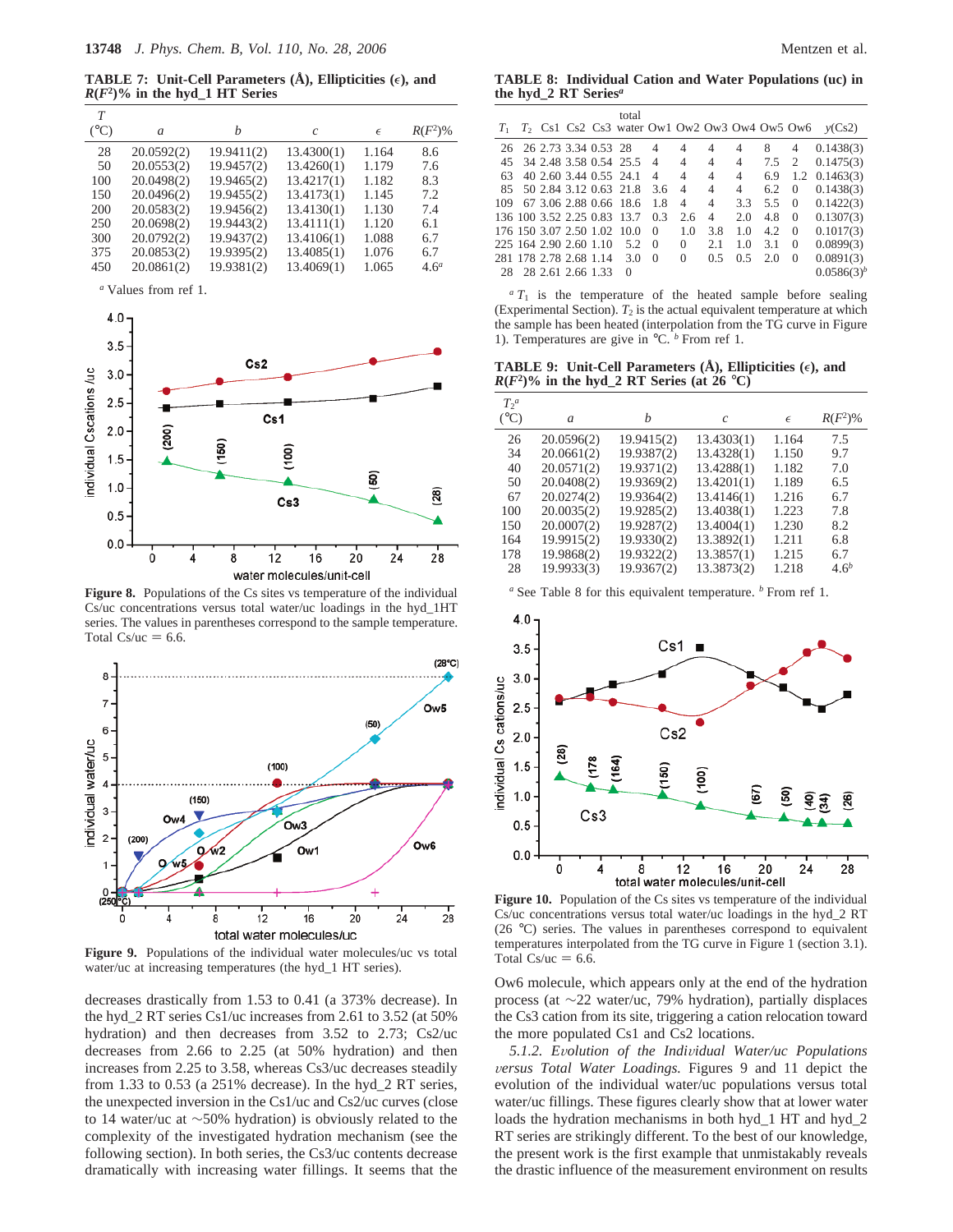

Figure 11. Populations of the individual water molecules/uc vs total water/uc at room temperature (the hyd\_2 RT series).



**Figure 12.** Comparison of the Cs locations (a) obtained by structure refinements and (b) by computer simulations. Upper drawings: Projection down the [001] direction-for the sake of clarity, only half of the Cs and water sites in the straight channel are represented. Lower drawings: Projection down the [010] direction.

**TABLE 10: Atomic Coordinates of the Simulated Water Molecules in a Cationless MFI Framework**

| atom            | х        | ν     | Z.    | $\alpha$ occ/uc | site location <sup>a</sup> |
|-----------------|----------|-------|-------|-----------------|----------------------------|
| Qw1             | 0.168    | 0.313 | 0.819 | 8               | Пa                         |
| Qw2             | 0.039    | 0.245 | 0.882 | 4               | $I-IIa$                    |
| Qw3             | 0.034    | 0.259 | 0.423 | 4               | Iа                         |
| Qw4             | $-0.063$ | 0.175 | 0.551 | 8               | $I-III$                    |
| $\rm_{OW5}$     | 0.343    | 0.250 | 0.855 | 4               | $I-IIb$                    |
| Ow <sub>6</sub> | 0.015    | 0.078 | 0.471 | 8               | Ш                          |
| Qw7             | 0.053    | 0.248 | 0.633 | 4               | Ib                         |
| Qw8             | $-0.064$ | 0.225 | 0.729 | 4               | Ic                         |
| Qw9             | 0.188    | 0.239 | 0.982 | 4               | <b>IIb</b>                 |

*<sup>a</sup>* Sites I/II and III for the intersection, the zigzag channel, and the straight channel, respectively. I-II and I-III are intermediate sites. Ia, Ib, and Ic are three sites located in the channel intersection.

from structural determinations of hydration mechanisms. Although the hyd\_2 RT series does not correspond to an actual rehydration process, it can be assumed that this series is much closer to such a process than the hyd\_1 HT series. By



**Figure 13.** Schematic view of the locations of the nine independent water molecules in a hypothetical MFI-type material crystallizing with the framework structure corresponding to a strictly cationless  $Cs_{6.6}H_{0.3}$ -MFI zeolite.

comparison of the  $Cs(H_2O)<sub>n</sub>$  and  $(H_2O)<sub>4</sub>$  clusters mentioned in section 3.1 with the data reported in Figures 5 and 10 and in Table 9, hydration of the  $Cs_{6.6}H_{0.3}MFI·28H_2O$  phase proceeds as shown in Table 11. According to this mechanism, it is not unlikely that in the actual hydration process (presumably also for rehydration) the very first  $Cs2(H<sub>2</sub>O)<sub>2</sub>$  cluster forms in the straight channel sections, which explains why these channels deform elliptically already in the first hydration steps (Tables 8 and 9). With increasing water/uc load, the Cs2 cation becomes progressively hydrated and forms a complete cluster series, ranging from  $Cs2(H_2O)_2$  to  $Cs2(H_2O)_5$ . In the last cluster, three water molecules belong to the first coordination sphere (Ow1, Ow3, Ow5), while the two remaining water molecules belong to the second sphere (Ow2, Ow5′; Table 5). During this hydration step, Cs2 migrates along the *b*-axis direction, its *y*-coordinate increasing from  $y = 0.089$  to  $y = 0.148$  (Table 8), which corresponds to a  $\sim$ 1.2 Å displacement toward the center of the intersection (site I). The Cs1 and Cs3 cations do not migrate appreciably. At complete hydration the straight channel pore openings are significantly elliptical (1.15  $\leq \epsilon \leq$  1.23). This unusual structural response of the framework has already been observed in MFI/sorbate complexes, where sorbed species were located in or close to the straight channel<sup>30</sup> (sorbate-induced deformation). The formation of water clusters in MFI-type materials has already been advanced. In a temperatureprogrammed desorption experiment of a H-ZSM-5 (Si/Al  $=$ 13) zeolite, it was suggested that dimeric  $(H_2O)_2$  and tetrameric  $(H<sub>2</sub>O)<sub>4</sub>$  water clusters were formed.<sup>31</sup> Another study suggested that water and protons form neutral and ion-pair complexes in H-ZSM-5 phases.<sup>32</sup> Although, in the present work, the exchanged cation is  $Cs<sup>+</sup>$  (rather than a proton), our results support some of the hypotheses reported in refs 27 and 28, especially in what concerns the formation of a  $(H<sub>2</sub>O)<sub>4</sub>$  tetramer located in the zigzag channel, with possible water-water and/or waterframework oxygen hydrogen bonds (Table 5).

**5.2. Maximum Possible Water Loading in H-MFI: The Crystal Structure of H6.9MFI**'**38H2O.** The water sorption capacities of the Cs-exchanged  $Cs_{6.6}H_{0.3}MFI$  phase and of its hypothetical cationless analogue are 28 (section 3.1) and 48  $H<sub>2</sub>O/uc$  (section 4), respectively. This implies that a  $Cs<sup>+</sup>$  cation occupies the same space as ∼3 water molecules. A similar answer (∼2.3) can be obtained when one computes the cation/ water volume ratio from the kinetic volumes of the  $Cs<sup>+</sup>$  cation and of the water molecule, which are close to 21 and 9  $\AA^3$ , respectively. Does this mean that a water content higher than  $28 H<sub>2</sub>O/uc$  can be attained in an H-MFI material? To find out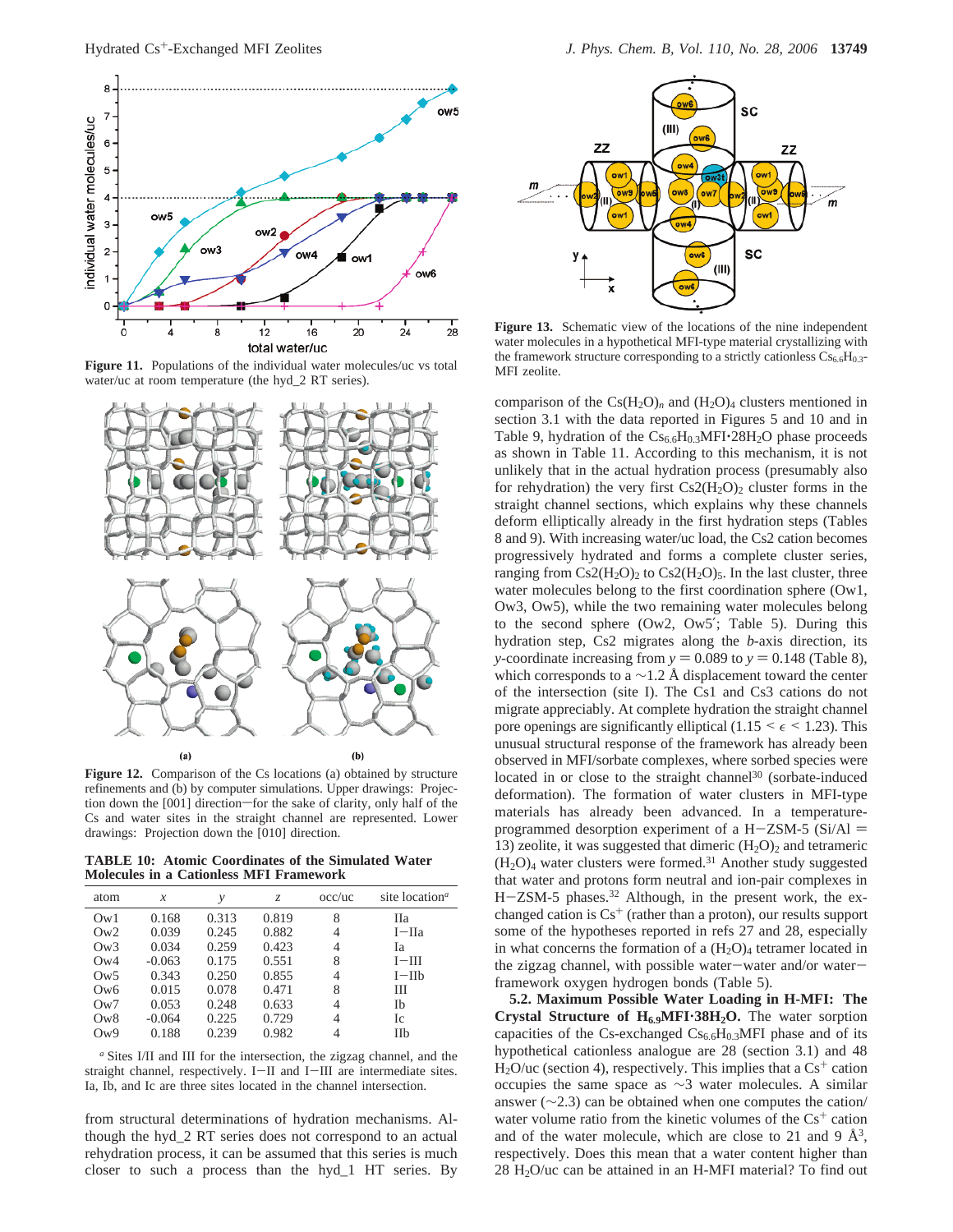

**Figure 14.** A potential acid site in ZSM-5, environment of the Cs1 cation in both (a) hydrated  $CS_{6.6}H_{0.3}$ MFI·28H<sub>2</sub>O and (b) dehydrated  $Cs_{6.6}H_{0.3}$ -MFI (ref 1) phases.

**TABLE 11:**  $Cs(H_2O)<sub>n</sub>$  and  $(H_2O)<sub>n</sub>$  Clusters Appearing **during the Hydration Process of Cs6.6H0.3MFI at Room Temperature (26** °**C)**

| water/uc range                                                         | $Cs(H2O)n$ and $(H2O)4$ clusters                                                                                                                                                                                                |
|------------------------------------------------------------------------|---------------------------------------------------------------------------------------------------------------------------------------------------------------------------------------------------------------------------------|
| $0 - 5.2$<br>$5.2 - 10$<br>$10 - 13.7$<br>$13.7 - 21.8$<br>$21.8 - 28$ | $Cs2(H_2O)_2 + Cs1(H_2O) + Cs3(H_2O)$<br>$Cs2(H2O)3 + Cs1(H2O) + Cs3(H2O)$<br>$Cs2(H_2O)4 + Cs1(H_2O)2 + Cs3(H_2O)2$<br>$Cs2(H_2O)_{5} + Cs1(H_2O)_{2} + Cs3(H_2O)_{2}$<br>$Cs2(H_2O)_5 + Cs1(H_2O)_4 + Cs3(H_2O)_3 + (H_2O)_4$ |
|                                                                        |                                                                                                                                                                                                                                 |

the maximum possible water content-experimentally-we calcined the totally ammonium-exchanged parent  $Na<sub>6.9</sub>MFI$ zeolite. The resulting H-MFI phase was shown to adsorb 38 H2O/uc as determined from the thermogravimetric dehydration curve and the water uptake isotherm at normal pressure and temperature. This is rather far from the theoretically simulated 48 H2O/uc value. If we estimate the kinetic volume of a proton to be about 1.61  $\AA^3$  (a sphere of diameter 1.45 Å), then the 6.9 protons occupy a volume of about  $(6.9 \times 1.61)/9 \approx 1.2$  water molecules. For this reason, the protons are definitely not responsible for the apparent loss in the water sorption capacity. With seven independent water molecules, simulated and experimental, thermogravimetric  $H_2O/uc$  saturation capacities are very close. The structural refinement of the  $H_{6.9}MFI·38H_2O$ crystal structure gives a slightly different value, namely, 42(2) H2O/uc: The refined populations for the seven Ow1/Ow2/Ow3/ Ow4/Ow5/Ow6/Ow7 water species are 3.8(2)/4.7(2)/2.1(2)/11.4-  $(4)/5.9(2)/8.7(2)/5.7(2)$ , respectively. Given that the maximum population of a water species close to the *m* mirror plane ( $y \approx \frac{1}{4}$  in the *Pnma* space group) is 4/uc, some of the refined populations must be constrained to 4/uc or 8/uc. As a consequence, the total water content decreases to ~36(2) H<sub>2</sub>O/uc, which is very close to the thermogravimetric value. The difference between the refined and the crystallographically acceptable  $H_2O/uc$  values also stems from the facts that  $(1)$  the different water molecules are substantially disordered and (2) the locally stabilizing cation/water interactions are absent in the H-form zeolite. Some tables and figures corresponding to the structure refinement of the  $H_{6.9}$ MFI $\cdot$ 38H<sub>2</sub>O phase are published in the Supporting Information.

**5.3. Ellipticity of the D10R Channel Openings.** In highly siliceous materials (silicalite, Si/Al >  $\sim$ 150) the pore openings of the straight and/or zigzag channels become often markedly elliptical when extraframework aromatic molecules have been sorbed. In the case of cation-exchanged ZSM-5 materials, it is shown that in both the dehydrated and the hydrated  $Cs_{6.6}H_{0.3}$ - MFI phases the ellipticities of the straight channel D10R sections are also rather pronounced (Tables 7 and 9). Surprisingly, in  $H_{6.9}$ MFI $\cdot$ 38H<sub>2</sub>O the ellipticity of the straight channel pore openings has almost vanished ( $\epsilon = 1.079$ ), and this value is now close to that observed in a purely siliceous silicalite ( $\epsilon$  = 1.077 and 1.071, monoclinic *P2*1/*n*'1'1 framework symmetry).33 This experimental result is remarkable for what it reveals. It points to the origin of the flexibility of the MFI-type framework, i.e., the presence of large cations (as in dehydrated  $Cs^+$ exchanged MFI phases<sup>1</sup> or in Rb<sup>+</sup>-, K<sup>+</sup>-, and Tl<sup>+</sup>-exchanged MFI phases<sup>34</sup>), of hydrated Cs cations (formation of  $Cs(H_2O)<sub>n</sub>$ ) clusters), or of tight-fitting organic sorbates (e.g., benzene, 35  $p$ -xylene,<sup>36</sup> or  $p$ -nitroaniline<sup>37</sup>) in or close to the straight channel 10-ring pore openings.30 Data reported in Tables 7 and 9 and in Table 8 of ref 1 support this claim convincingly. Although in hydrated Cs-exchanged MFI-type materials ellipticity seemingly decreases as dehydration progresses (Table 7, hyd\_1 HT series at increasing temperatures), this decrease is due entirely to thermal expansion of the framework. In progressively dehydrated Cs-exchanged MFI material (hyd\_2 RT series), measured at ambient temperature, the ellipticity actually increases to the value cited in ref 1, as the Cs cations shed their hydration shell (Table 9).

Knowledge concerning the possible presence of elliptical straight and/or zigzag channel pore openings in MFI-type hostguest complexes is of paramount importance for predicting the possible location(s) of extraframework species. This knowledge can be obtained at the earlier stages of a structure refinement.<sup>38,39</sup> For instance, (1) in the silicalite/ $4CCl_4$  complex,<sup>30</sup> no channel deformations are observed, and the molecule resides at the channel intersection (site I), (2) in the silicalite/ $4p$ -xylene<sup>11,38</sup> and silicalite/8benzene<sup>35</sup> complexes only the straight channel sections (site III) are elliptical, and the molecules reside in (4 of the 8 benzene molecules/uc) or interact through (infinite polymeric *<sup>p</sup>*-xylene'''*p*-xylene chains) the straight channels, (3) in the silicalite/8*p*-xylene complex<sup>36</sup> both D10R channel sections are elliptical, and the molecules reside or interact in both channel sections (4 *p*-xylene/uc in site II and 4/uc in site III), and (4) in the silicalite/6benzene complex<sup>35</sup> only the zigzag channels are elliptical: Two of the six benzene molecules reside in the zigzag channel sections (site II). All of this again underscores the importance of having reliable and accurate crystal structural information prior to carrying out any sensible computer simulation. A good case in point is the as-synthesized ZSM-5/ 4tripropylbenzylammonium (P3BZY) complex. Given that the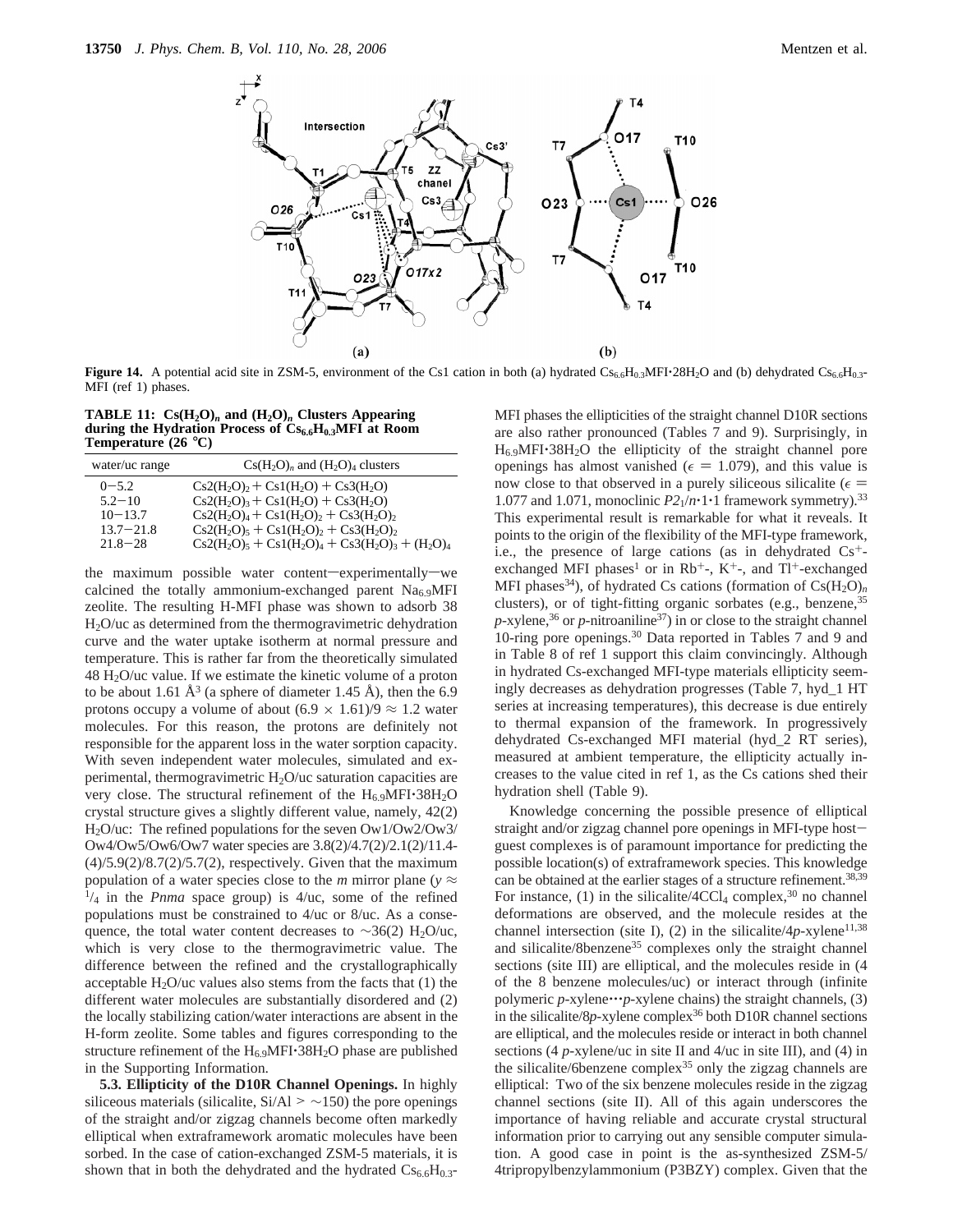templating molecule (the structure-directing tripropylbenzylammonium ion) adopts several conformations in the MFI-type framework, it is indispensable—before attempting any computer simulation—to know where the terminal aromatic  $C_6H_5$  ring is likely to reside. A partial structure refinement of the framework structure in the ZSM-5/4P3BZY crystal (see ref 1 in the  $Cs<sup>+</sup>$ cation case) shows that only the straight channel 10-ring pore openings are significantly elliptical<sup>39</sup> ( $\epsilon$  = 1.134). Accordingly we expect the aromatic ring to be located in the straight channel sections.

## **6. Conclusions**

The present work is the first instance of a successful determination of the dehydration mechanism in a hydrated, cation-exchanged  $CS_{6.6}H_{0.3}$ MFI $\cdot$ 28H<sub>2</sub>O zeolite from X-ray powder diffraction pattern refinements. Some of the questions raised in the Introduction have now an answer:

(1) *Where are the Cs atoms located and what are their relative populations for C*<sub>6.6</sub>MFI phases, both hydrated and *dehydrated?* We believe that we have been able to determine successfully both locations and populations of the Cs cations in a  $C_{6.6}$ MFI material.

(2) *Ha*V*e we been able to do this for all degrees of cation exchange?* Presently, we have only been able to do this in the case of the completely dehydrated  $C_{6.6}$ MFI phases (ref 1). The results concerning the hydrated  $Cs_xMFI$  phases for the  $0.7 \leq x$  $\leq$  7.7 Cs/uc contents will be reported in a forthcoming study.<sup>40</sup>

(3) *Are these Cs and H2O locations and populations similar in the hydrated, in the dehydrated, or in rehydrated phases?* This question is partially answered in the present work; the definitive answer will be given elsewhere.<sup>40</sup>

(4) *What is the influence of temperature?* The Cs and water distributions depend strikingly on the measurement protocol, i.e., whether the diffraction measurements have been carried out in or ex situ. The complete dehydration mechanism is much easier to establish in the case of the hyd\_2 RT series. Increasing temperatures provoke substantial cation and sorbate movements, which have to be investigated for each particular zeolitic host/ guest system.

(5) *Where do the cations relocate to in the presence of sorbed polar molecules?* The relocations of the Cs<sup>+</sup> cations are controlled by both the temperature and the sorbed species  $(H<sub>2</sub>O)$ in our case). The Cs2 cation in the hydrated phases moves toward the center of the intersection.

(6) *Which are the migrating species: the cations, the sorbents, or both?* During the dehydration process, the answer is both. Nevertheless, only some cations move substantially. In the present work, it seems that the most mobile cation is Cs2. This cationic species is the one most involved in the overall hydration process. During the progressive hydration, this cation yields successively the Cs2(H<sub>2</sub>O)<sub>2</sub>, Cs2(H<sub>2</sub>O)<sub>3</sub>, Cs2(H<sub>2</sub>O)<sub>4</sub>, and Cs2- $(H<sub>2</sub>O)<sub>5</sub>$  clusters. The Cs1/uc and Cs2/uc populations increase progressively, while the Cs3/uc populations steadily decrease (in the ∼3/1 ratio). These results clearly show that in the case of the progressive absorption of a polar water molecule the cationic movements are mostly restricted to partial jumps (or relocations) between the three  $Cs<sup>+</sup>$  sites, while some of their relative populations may drastically change. Other examples, illustrating such cation relocations in other microporous materials, are observed in some (Cs,Na)-exchanged  $Y^{41a,b}$  and  $X^{41c}$ or in  $\text{NaY}^{42}$  faujasite-type zeolites, where the I', II', II, III, and rarely I sites are mostly involved. Neither any continuous long distance cation migration (as, for instance, a cation migrating smoothly from a zigzag channel location toward the center of

a channel intersection, a travel of nearly  $6 \text{ Å}$ ) nor any merging of cation positions on a single site are observed (as mostly supposed in many theoretical simulations—see ref 43 and references therein).

(7) *Do the locations of the extraframework species depend on the measuring conditions?* The answer is definitely yes. Concerning the dehydration and the hydration, this is illustrated by the structural evolutions of the cations and the water molecules in the hyd\_1 HT and hyd\_2 RT series. The answer to the third possibility, i.e., a hyd\_3 RT series corresponding to progressively rehydrated samples at room temperature, is not yet available. Investigation of such a rehydration process, which is presently planned, is the only one strictly comparable to experimental results obtained from hydration isotherms or highprecision differential molar absorption calorimetry.44,45

(8) *Is it possible to predict the locations of the sorbed water molecules by computer simulations?* Crystal structure investigations yield the positions of extraframework species from experimental data on real materials. They thus deliver the structural model closest to reality. Theoretical computer simulations, nevertheless, also have their raison d'être; they fill in the gaps where there is no experimental data, and they also often generate sound starting refinement models for guest positions in the cavities, even in complex host-guest zeolitic systems. In the present work, we have shown that the positions of water molecules in the hydrated phases are rather sensibly predicted.

(9) *How is the framework symmetry and/or its flexibility affected by the cations and/or the nature of the sorbed molecules?* In our opinion, this is a point that will never be thoroughly predicted by computer simulations. One of the major obstacles is the widely observed existence of multiphase domains in MFI/sorbate systems, as, for instance, in the silicalite/ *p*-xylene system for  $0 \leq p$ -xylene/uc  $\leq 2$  and  $4 \leq p$ -xylene/uc  $\leq$  8 loadings.  $46-48$  And so the only possible way to obtain an unambiguous answer concerning the flexibility of an MFI-type framework is a crystal structure determination. Theoretical work deals usually only with short-range and/or local atomic relaxations in some restricted cluster-type framework moeities, focusing on specific interaction centers (e.g., cation, proton, Si-OH silanol group, or double bond). Furthermore, in most theoretical investigations, the MFI-type structure model used seldom corresponds to an actual framework symmetry-for lack of reliable experimental structural data. This unfortunate state of affairs explains the overabundance of theoretical work compared to experimental structural studies (e.g., 183 simulations versus 12 experimental studies reported in ref 43) and why most of the computer simulations converge toward awkward (for instance, a  $(C_6H_6)$ )<sub>2</sub> cluster located in the channel intersection of silicalite) or erroneous solutions (among others sorption at lower fillings of benzene in the zigzag channels or sorption of linear alkanes in silicalite).

Extension of our work to dehydrated and hydrated  $Na^{+}$ -,  $K^{+}$ -,  $Rb^{+}$ -, Ba<sup>2+</sup>-, and Cu<sup>2+</sup>-exchanged MFI-type zeolites and to NaY, BaY, or BaX phases (FAU-type materials) will show if some of the conclusions mentioned above are valid generally or are applicable only to some particular cases.

**Acknowledgment.** We thank the staff of the Swiss-Norwegian Beam Lines for assistance. H.P.W. thanks the Swiss National Science Foundation for steadfast support and the Tisserand Foundation, Montricher, for a fellowship.

**Supporting Information Available:** Tables and figures for the  $H_{6.9}$ MFI $\cdot$ 38H<sub>2</sub>O phase: atomic framework coordinates, ORTEP drawing, and principal water-framework oxygen and